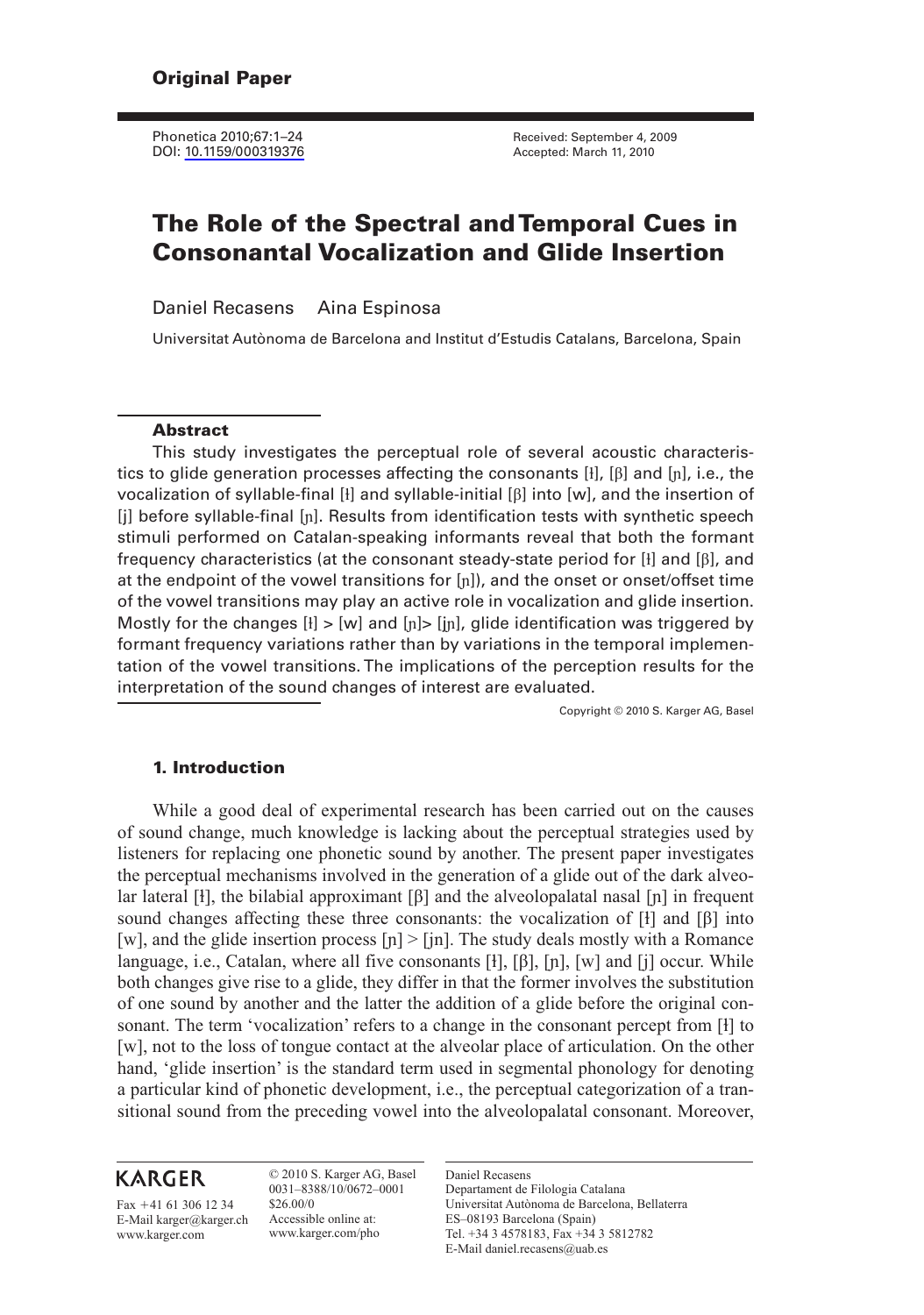vocalized realizations and realizations with a preposed glide may be found as alternating synchronic variants and as phonemicized sound changes depending on the dialectal scenario. An overview of the positional and contextual conditions involved in the implementation of these sound changes is presented next.

In the Romance languages, the vocalization of syllable-final [ɫ] is most prone to occur after low or back rounded vowels and before labial and velar consonants and, less so, before dentals and alveolars (Catalan dialects ['awβə] derived from Latin ALBARU 'poplar', [awkə'riə] for [alkə'riə] 'farmhouse', Sicilian ['sawtu] SALTU 'jump') [Recasens, 1996, pp. 314–315; Rohlfs, 1966, p. 343]. In Old English, too, [ɫ] vocalization occurred after back or open vowels and before labials and velars but not before alveolar stops [*walk*, *half*, *salt*; Gimson, 1970, p. 204]. [ɫ] vocalization may also take place word-finally and more rarely intervocalically (Occitan dialects [saw] SALE 'salt', ['awo] ALA 'wing') [Lafont, 1983, p. 56; Ronjat, 1932, vol. II, p. 144]. Evidence for the gradual application of this vocalization process is consistent with the presence of other, mostly back rounded, glide or vowel outcomes (Gascon [ku'teo] CULTELLU 'knife', London speech [mɪok] *milk*) [Fleischer, 1912, p. 56; Wells, 1982, vol. 1, p. 259]. Moreover, instances of in-between variants which are difficult to assign to either [f] or a glide or a vowel have been reported in the literature [Stuart-Smith et al., 2006, regarding Glaswegian].

The vocalization of syllable-final [β] operates typically word-finally or before any consonant (Old Portuguese *ausoluto* for *absoluto* 'sheer', Catalan ['dɛwtə] DEBITU 'debt', ['bɛw] BIBET 'he/she drinks') [Williams, 1938, p. 41]. Judging from the syllable affiliation rules operating in the Romance languages, [β] vocalization appears to apply syllable-initially in tautosyllabic clusters such as [βl] and [βɾ] and more rarely in intervocalic position (dialectal Spanish [aw'lar] for [a'βlar] 'to speak', Tuscan Italian ['fawa] FABA 'faba bean') [Lipski, 1994, pp. 74-75; Rohlfs, 1966, p. 293].

Regressive glide insertion before syllable-final [n] accounts for the realization [jn], but also for the outcomes [jn, jn], in Romance languages and dialects [Recasens et al., 1995]. While these phonetic variants appear to occur often in free variation,  $[n]$  > [jn] may also be a categorical sound change. Thus, in Majorcan Catalan, preconsonantal /p/ takes a glide systematically after which the nasal assimilates to the place of articulation of the following consonant, e.g., /ban 'turk/ 'Turkish bath' and /ban 'bo/ 'good bath' are realized [bajn 'turk] and [bajm 'bɔ], respectively. Moreover, as proposed by several scholars, the same sound change occurred word-finally and preconsonantally in Old French. Thus, a word like *bain* 'bath' was generated through the derivation [ban] > [bajn] > [bajn] > [b $\tilde{\epsilon}$ ], where the alveolopalatal nasal shifted to [jn] and the glide merged with the preceding vowel afterwards [Lausberg, 1970, p. 273; Pope, 1934, p. 161]. As shown in section 1.3, [j] insertion may also take place next to other (alveolo)palatal, alveolar and velar consonants. [ɲ] may undergo vocalization intervocalically and word-finally (Dacoromanian ['vije] VINEA 'vineyard', Gers Gascon [luj] LONGE 'far away') [Lausberg, 1970, p. 392; Sampson, 1999, p. 153], and depalatalization without glide insertion syllable-finally (Alguerese Catalan /an 'now/ 'new year' is realized [an 'now]).

The present paper investigates using synthetic speech stimuli the relative perceptual power of the steady-state consonant period and the vowel transitions in the implementation of the sound changes  $\lceil \cdot \rceil$ ,  $\lceil \beta \rceil$  >  $\lceil w \rceil$  and  $\lceil n \rceil$  >  $\lceil \cdot \rceil$  since, as argued in sections 1.1 through 1.3, both acoustic characteristics appear to play a role in vocalization and glide insertion. Therefore, a central goal of the present study is to achieve a more thorough understanding of the relative power of static and dynamic acoustic cues in the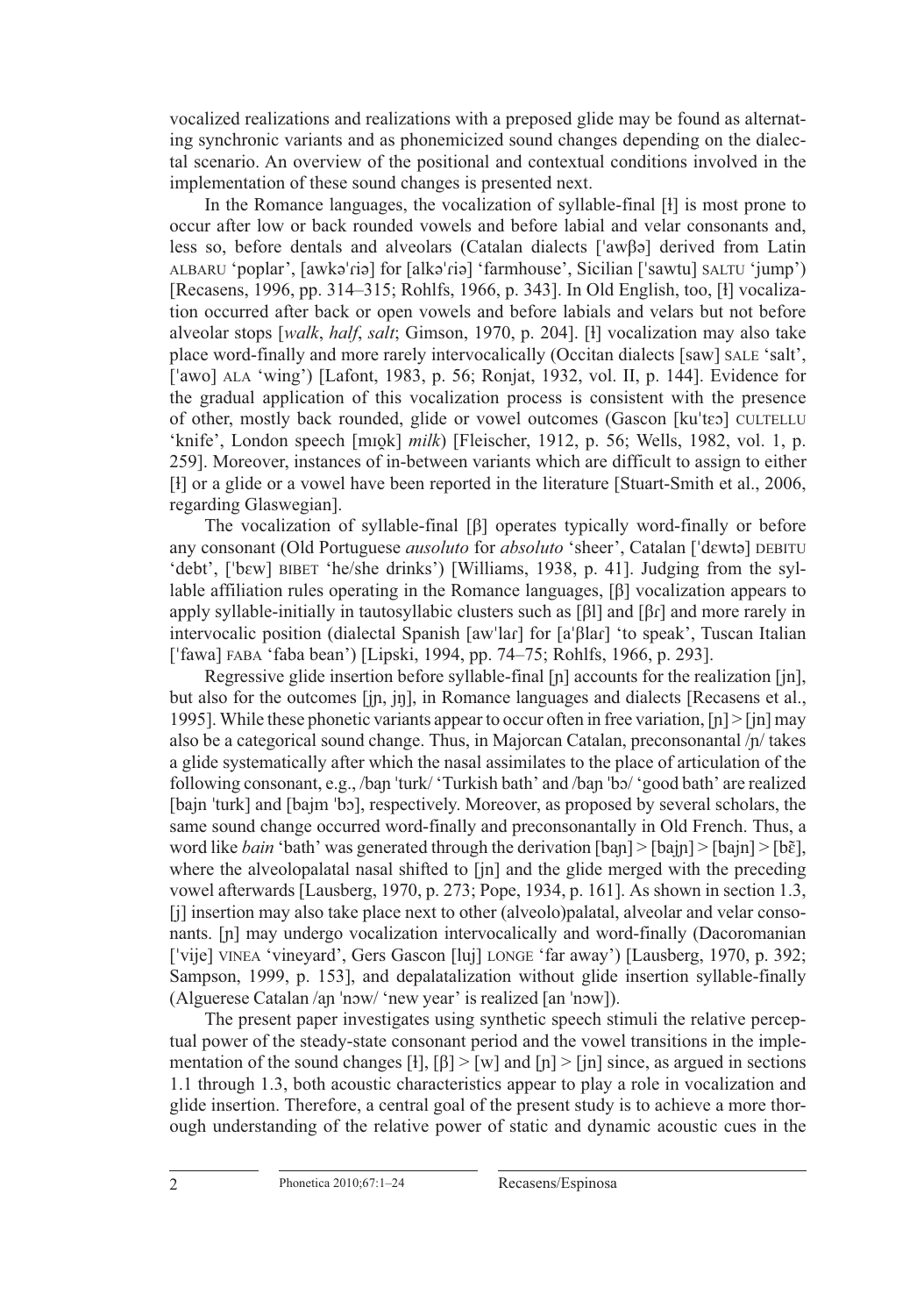

**Fig. 1.** Spectrographic displays for the Catalan words ['ałβə] (a) and ['awβə] (b) produced by speaker DR. LPC trajectories have been overlaid on the formant displays.

generation of a glide from  $[H]$ ,  $[\beta]$  and  $[\eta]$ .  $[H]$  vocalization and  $[\eta]$  decomposition will be analyzed syllable-finally since this position favors both changes, while [β] vocalization will be investigated syllable-initially in tautosyllabic consonant clusters given that the bilabial approximant occurs typically in this syllable position in Catalan [see also Navarro Tomás, 1972, p. 173 for Spanish].

# *1.1. Dark Alveolar Lateral*

# *1.1.1. Spectral Similarity*

The replacement of [ł] by [w] should be associated primarily with spectral similarity, namely, with both sounds sharing a spectral configuration with a low F2 frequency about 1,000 Hz [von Essen, 1964; Ohala, 1974]. Data for American English [Lehiste, 1964] reveal indeed the existence of similar spectra for [ɫ] and [w] in word-initial position across vowel contexts (F1 = 305 Hz, F2 = 630 Hz, F3 = 2,180 Hz for [w]; F1 = 295 Hz,  $F2 = 950$  Hz,  $F3 = 2{,}610$  Hz for  $\{1\}$ , and more so word-finally after low and mid high back rounded vowels (F1 = 545, 410 Hz, F2 = 850, 740 Hz, F3 = 2,325, 2,335 Hz for [w]; F1 = 415, 435 Hz, F2 = 870, 905 Hz, F3 = 2,225, 2,435 Hz for [ł]). A low F2 is associated with the formation of a large mid cavity between the alveolar closure for  $[t]$  or the labial constriction for  $[w]$ , and the postdorsal constriction at the rear of the vocal tract for the two consonants. There are, however, some relevant spectral differences which render the replacement of [ɫ] by [w] less straightforward. Thus, F2, F3 and possibly F1 are regularly lower for [w] than for [ɫ] in line with well-established articulatory characteristics for the two sounds: lip rounding and a narrow dorsovelar constriction for the glide, and a wider pharyngeal constriction, a small front cavity and considerable oral opening for the lateral [Bladon, 1979; Browman and Goldstein, 1995; Fant, 1960; Gick et al., 2002; Keating et al., 1994; Koneczna and Zawadowski, 1951, 1956; Lindblad and Lundqvist, 2003; Martins et al., 2008; Narayanan et al., 1997]. The spectrographic displays for the Catalan words ['ałβə] 'dawn' and ['awβə] 'poplar' in figure 1, and to a large extent Lehiste's [1964] data reported above, show indeed lower F2, F3 and F1 frequencies for [w] than for [ł]. Moreover, [ł] but not [w] exhibits spectral zeroes and a more or less audible release [Espy Wilson, 1992; Fant, 1960].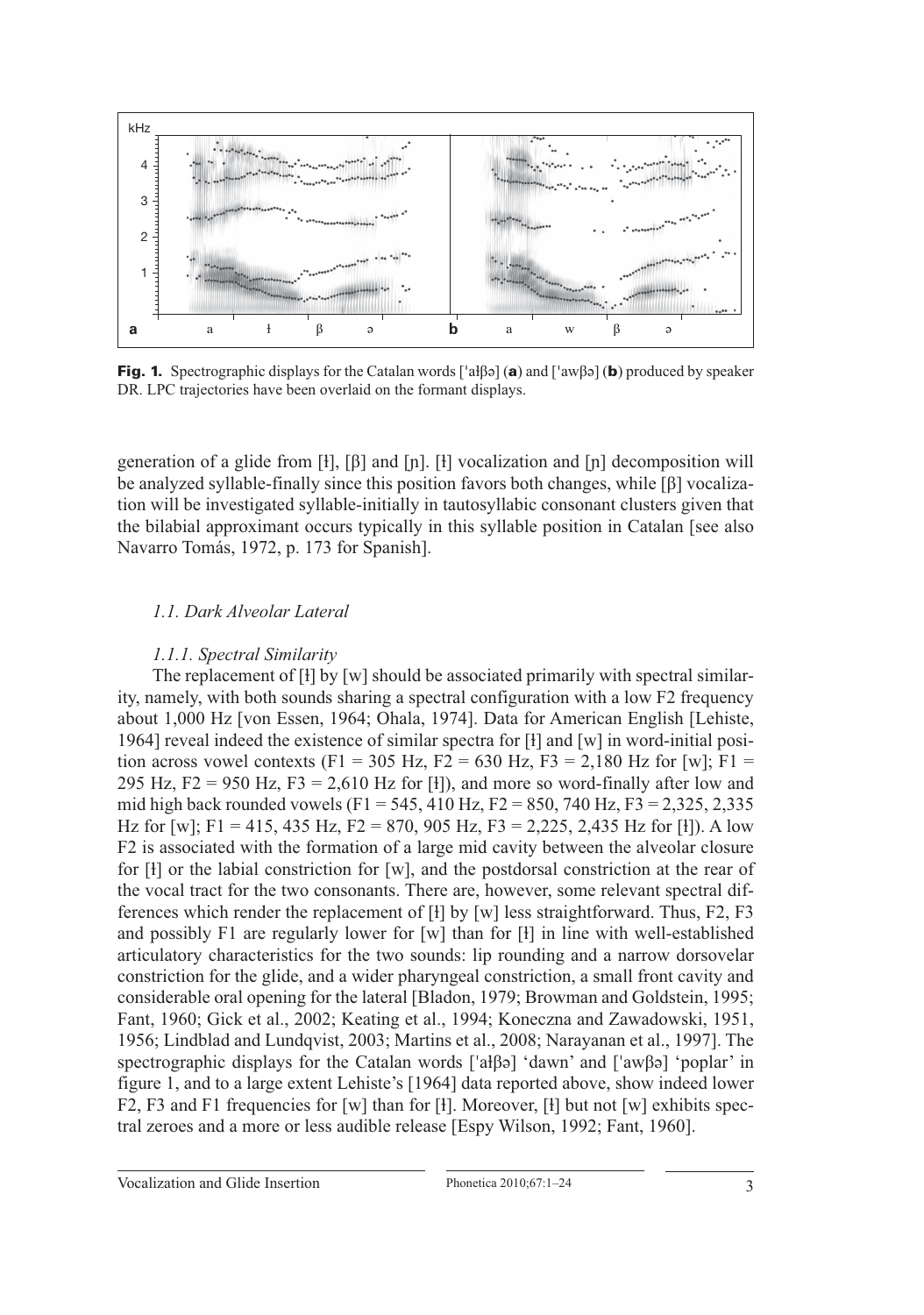The spectral configuration of [ɫ] is influenced by the same positional and contextual factors which trigger vocalization. [ɫ] is often darker syllable-finally than syllable-initially, which is consistent with a trend for consonants to be articulated with more tongue body lowering and retraction in the former position than in the latter [Browman and Goldstein, 1995; Giles and Moll, 1975; Recasens, 2004]. Degree of darkness should also increase after a back vowel and before a labial or a velar consonant since the production of these contextual sounds involves a low predorsum and a back place of articulation (back vowels, velar consonants) or does not interfere with the lingual configuration for [ɫ] (labials). A relatively lowered tongue predorsum and perhaps some tongue body retraction may also be available for other contextual consonants allowing [ɫ] vocalization to occur, i.e., dentals [Dart, 1991], as well as [s], which exhibits lingual grooving for the passage of airflow. In agreement with this contextual scenario, [ɫ] in Majorcan Catalan was found to show less dorsopalatal contact and a lower F2 frequency before labials and dentals (850–900 Hz) than before alveolopalatals (1,100 Hz), and intermediate contact and F2 values before alveolars and velars [Recasens, 2009].

It has been argued that [ɫ] vocalization cannot only be achieved by spectral equivalence but also by alveolar contact loss [Grammont, 1971, p. 207; Straka, 1965]. This is a controversial research issue since the two hypotheses explain fairly successfully the outcome [w] in most contextual conditions, i.e., after low and back rounded vowels and before labials and velars. Alveolar contact loss for [ɫ] next to all these contextual sounds has been reported in the literature [Hardcastle and Barry, 1989; Recasens, 2009] and is consistent with their being articulated without a front lingual closure or constriction. The acoustic-based hypothesis seems to account better for [ɫ] vocalization before dentals and alveolars since these consonants cause the preceding alveolar lateral to maintain full apical contact at closure location.

# *1.1.2. Vowel Transitions*

The generation of [w] out of syllable-final [Vł] sequences is based most feasibly not only on spectral similarity in the positional and contextual conditions mentioned above but also on the perceptual categorization of the vowel formant transitions as an independent phonetic segment by listeners [Gick and Wilson, 2001; Recasens, 1999]. The fact that glide insertion operates only at the regressive level in this case is in accordance with [ɫ] exerting prominent anticipatory coarticulation effects on the preceding vowel. Instances of [w] insertion before the alveolar lateral may be found in Sutselvan Romansh ([awlt] ALTU 'high') [Haiman and Benincà, 1992, p. 55] and Minho Portuguese (['siwrba] SILVA 'forest') [Leite de Vasconcellos, 1987, p. 96], and presumably in written forms taken from early texts (Old Venitian *aultro* ALTERU, *faulssamente* derived from FALSU, High Picard *saulz* SOLIDOS, *voult* VOLET, Middle French *paulmier* PALMARIU, *maulve* MALVA, Old and Middle English *al* > *aul* 'all', *salt* > *sault*) [Gossen, 1970, p. 73; Lass, 1980, p. 37; Tuttle, 1991; von Wartburg, 1922, vol. VI(1), p. 129, vol. VII, p. 515]. Glide insertion before [ɫ] and [ɫ] vocalization could occur either independently of each other ( $[VE] > [Vw1C]$ ,  $[VwC]$ ) or else in succession ( $[VE] >$ [VwłC] > [VwC]). In the latter event, listeners would first categorize the salient vowel transitions as an independent glide and then eliminate the alveolar lateral whenever it becomes hardly audible next to spectrally similar phonetic segments. Thus, it may be that ALTU has yielded *haut* in French through the intermediate form [awlt], which is still present in Sutselvan Romansh.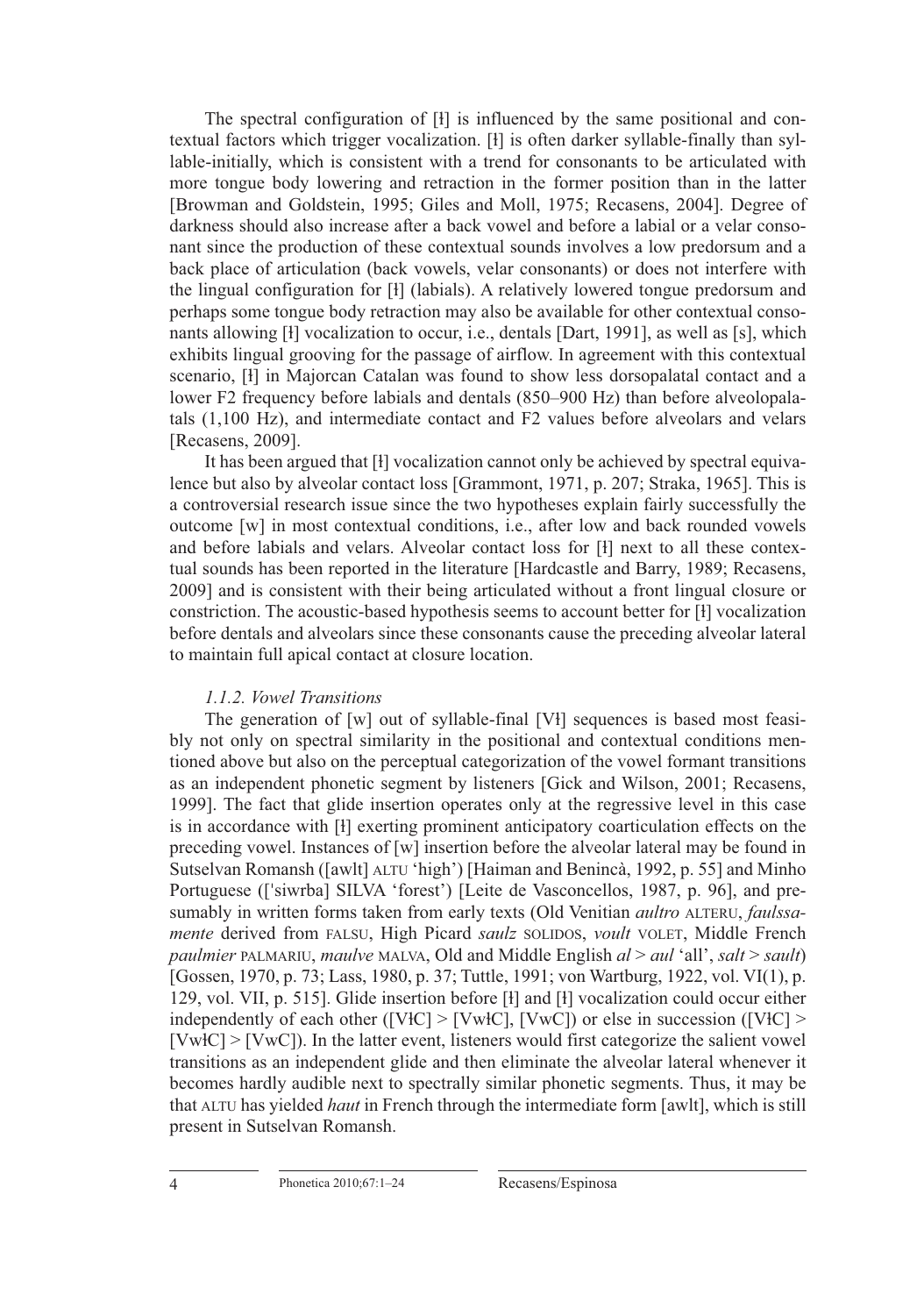Several acoustic characteristics could cause the vowel transitions to be integrated as a labiovelar glide by listeners. Lowering the F2 frequency at the steady-state period of [ɫ] contributes to an increase in the frequency extent of the vowel transitions, thus rendering them more [w]-like. Another relevant acoustic cue could be absolute duration such that the longer the vowel transitions, the higher the chances that the lateral be confused with the glide. The spectrographic displays for ['ałβə] and ['awβə] in figure 1 reveal indeed the existence of a somewhat longer F2 vowel transition for [w] than for [ɫ]. Data in the literature suggest, however, that it is the relative timing rather than the absolute duration of the vowel transitions which plays an important role in the identification of [ɫ] with [w]. Thus, according to lingual movement data for American English [ɫ], tongue dorsum retraction offset is nearly synchronous with tongue tip raising onset in *peal* but with tongue raising offset in *leap*; moreover, the longer the syllable rime in *peal*, the greater the degree of tongue dorsum lowering and retraction, the larger the F2–F1 difference and the greater the temporal lag between tongue dorsum lowering and tongue tip raising extrema [Browman and Goldstein, 1995]. An obvious acoustic consequence of the articulatory data just described is for the vowel transitions for [ɫ] to occur earlier in time, the more the tongue dorsum lowering is anticipated with respect to tongue tip raising; this should be so since F2 is strongly correlated with the tongue dorsum motion and the acoustic period of the alveolar lateral begins roughly at tongue tip displacement maximum. In agreement with this expectation, the onset time of the F2 vowel transition in the sentence-final sequence /il/ was found to vary with degree of darkness for [ɫ] in the progression American English > Catalan > Italian [Recasens and Farnetani, 1994].

Similar findings pointing to the relevance of the relative timing of articulatory events have been reported for the bilabial nasal consonant [Krakow, 1989, 1993, 1999]. Indeed, velum lowering offset coincides roughly with lip raising offset for initial [m] (sequences 'see more', 'pa made') but with lip raising onset for final [m] (sequences 'seem ore', 'palm aid'). In addition, while velum lowering lasts a similar amount of time for both positional allophones, final [m] involves a larger lowering movement, a lower velic position and longer low velic plateaus than initial [m]. Also for /w/, kinematic data for American English show that the lip constriction maximum often follows the tongue body backing maximum syllable-finally, while the former event always precedes the latter syllable-initially [Gick, 2003].

In the light of these data, our hypothesis is that preconsonantal [ɫ] in syllable-final position could be identified with [w] (or else with [wl]) by lowering F2 at the steadystate consonant period and/or by anticipating the VC transitions of a relatively constant duration.

# *1.2. Bilabial Consonant*

The replacement of the approximant  $[\beta]$  by [w] parallels the sound change  $[\frac{1}{2}]$  > [w] in some respects. On the one hand, [β] vocalization could be induced by spectral similarity since both consonant realizations [β] and [w] share a low F2 at about 1,000 Hz, which is mostly related to lip closing for the bilabial cognate and to lip closing and protrusion and to tongue dorsum backing for the labiovelar one [Ohala, 1978]. It should also be noticed that F2 is often lower for [w], i.e., always below 1,000 Hz, than for  $[\beta]$ , i.e., between 600 Hz and 1,500 Hz depending on vowel context (see the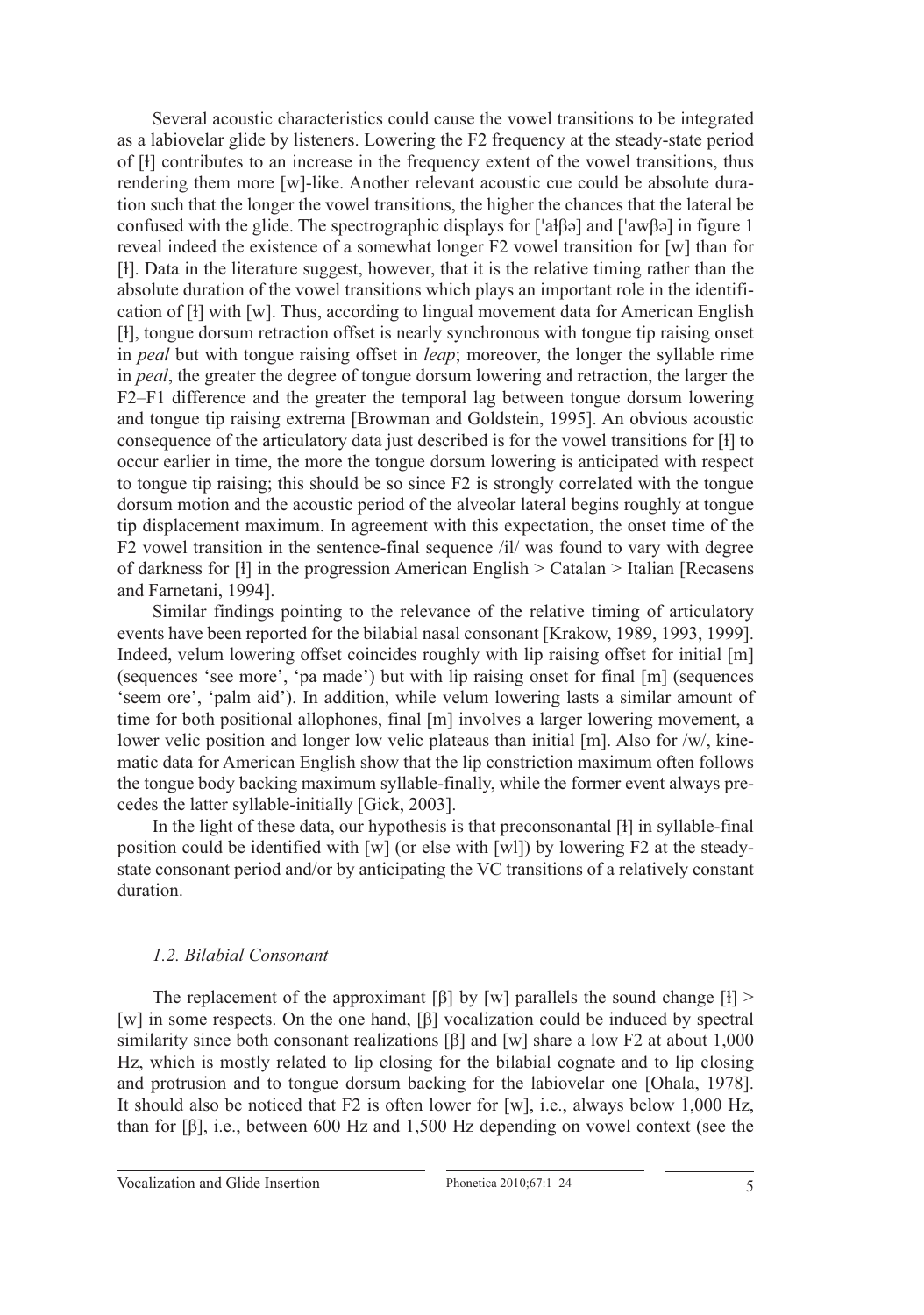

**Fig. 2.** Spectrographic displays for the Catalan words ['taβłə] (a) and ['tawłə] (b) produced by speaker DR. LPC trajectories have been overlaid on the formant displays.

spectrographic displays for ['taβla] 'board' and ['tawla] 'table' in figure 2, and data on Catalan [β] and [w] in Recasens [1986] and on English [b] and [w] in Mack and Blumstein [1983]). It appears then that some F2 lowering is needed for [β] to be categorized as [w], which may be possibly achieved when the labial closing gesture becomes especially prominent.

Instances of [w] insertion before labial consonants suggest, on the other hand, that [β] vocalization may also be triggered by the vowel transitions, e.g., Occitan, Francoprovençal ['mowblo] MOBILE, Wallon [ta<sup>w</sup>p, ta<sup>w</sup>f] TABULA (where [<sup>w</sup>] represents an evanescent glide), Old Bourguignon *deaubles* DIABOLU, *estaubli* STABULU [Boutier et al., 1953–2006, vol. I, p. 259; Fouché, 1927, p. 83; von Wartburg, 1922, vol. VI(3), p. 1].

As argued for [ɫ] above, it may be that the F2 transition in VC sequences with a bilabial consonant is integrated as a separate glide by listeners and that the bilabial is eliminated from the resulting complex coda cluster at a later stage, i.e.,  $[\text{V}\beta\text{C}]$  >  $[Vw\beta C]$  >  $[VwC]$ . The prominence of the vowel transitions may increase with formant frequency and temporal variations. F2 lowering should increase the frequency extent of the VC transitions, thus rendering them more [w]-like. As for the temporal characteristics, research exploring the acoustic differences between [b] and [w] have found a greater F1 and F2 transition duration, and perhaps a smaller relative amplitude change in the vicinity of consonantal release, for [w] than for [b] [Diehl and Walsh, 1989; Liberman et al., 1956; Mack and Blumstein, 1983; Miller and Liberman, 1979; Nittrouer and Studdert-Kennedy, 1986; Shinn and Blumstein, 1984]. In agreement with this finding, spectrographic data in figure 2 show that the F2 vowel transition starts earlier for [aw] in the word ['tawlə] (about halfway through the vowel) than for [aβ] in ['taβlə] (just before the last vowel glottal pulses). Since the vowel transitions for the labiovelar glide are longer than those for the bilabial approximant, it may be hypothesized that the change  $[\beta] > [\text{w}]$  may be triggered by an increase in transition duration. Additional acoustic evidence for CV and VC sequences with a bilabial consonant indicates, however, that speech rate variations affect the duration of the vowel and the consonant steady-state periods rather than the duration of the vowel transitions, which is presumably in line with different degrees of anticipation of the consonant articulatory gesture. Indeed, a decrease in speech rate has been reported to lengthen the vowel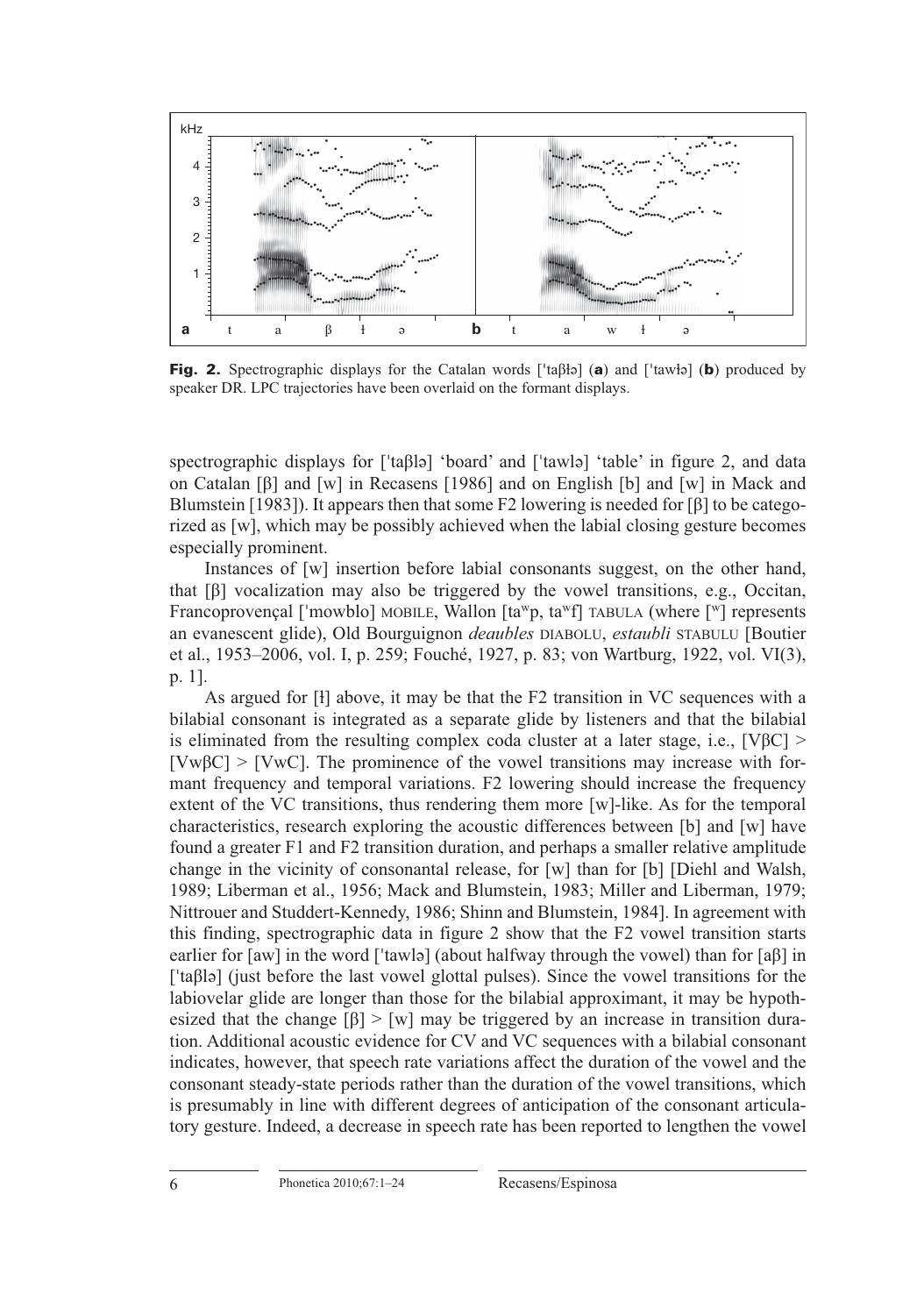transitions for [wa] from 50 to about 100–150 ms, but not those for [ba] [Gay, 1978; Miller and Baer, 1983]. Likewise, Catalan data for the word ['taβla] produced by the present paper author reveal that slowing down the rate of speech causes some lengthening of the steady-state periods for [a],  $\lceil \beta \rceil$  and  $\lceil \frac{1}{2} \rceil$  (from 160 to 250 ms, 65 to 140 ms and 120 to 155 ms, respectively), but not of the F2 vowel transitions for [aβ] (always about 40 ms long). Further support for variations in the timing of the vowel transitions may also be inferred from X-ray data for [apV] sequences showing some earlier vertical lip closing, but no differences in movement duration or displacement, at slower vs. faster speech rates [see fig. 2 in Gay et al., 1974].

The possible involvement of the tongue body in the production of bilabial consonants needs to be considered as well. Tongue body deactivation and F2 frequency lowering have been reported to occur during closure and even during the preceding vowel in the sequences [ipi] and [ibi] in American and British English, Swedish, German and Irish [Fuchs et al., 2004; Lindblom et al., 2002; McAllister and Engstrand, 1992; Svirsky et al., 1997; Vázquez and Hewlett, 2007]. This effect has been interpreted in terms of segment-by-segment activation [Lindblom et al., 2002], or else of active vocal tract expansion to maintain voicing for [b] and of passive pressure-driven forces to raise the intraoral pressure for [p] [Fuchs et al., 2004].

The articulatory and acoustic data just reviewed indicate that, analogously to the scenario for  $\lceil \cdot \rceil$  described above,  $\lceil \cdot \rceil$  could be rendered more  $\lceil w \rceil$ -like by lowering F2 as the lips become more constricted and the tongue body is slightly depressed, and/or by anticipating the vowel transitions as these articulatory maneuvers occur earlier in time.

The role of syllable position in consonant vocalization needs to be addressed. The possibility that vocalization may affect [β] and other approximants in syllableinitial tautosyllabic clusters (dialectal Spanish [aw'lar] for [a'βlar] 'to speak', ['majre] for ['maðre] 'mother') is not at ease with the notion that C1 should undergo articulatory reduction and contact loss provided that it is located in syllable-final position [Recasens, 2004]. In order to account for this discrepancy, it has been argued that consonant clusters with  $[\beta, \delta, \gamma]$  followed by [l, r] must have undergone a resyllabification process rendering C1 syllable-final for this consonant to become confusable with [w] or [j] [Lipski, 1994; Malmberg, 1971, p. 409]. Independently of whether resyllabification has occurred or not in the Spanish dialects where [β] vocalization has taken place, consonant vocalization may possibly operate syllable-initially in line with the fact that consonants exhibit similar, though not identical, steady-state and vowel transition acoustic characteristics in the two syllable positions [Steriade, 1988]. This option will be explored by eliciting whether those acoustic characteristics which may contribute to the generation of a glide from syllable-final [ɫ] act as potential glide generation cues for [β] in syllable-initial position, which is where the intervocalic word-medial cluster [βl] occurs invariably in Catalan (see section 1).

# *1.3. Alveolopalatal Nasal*

The replacement of [ɲ] by [jn] should result from the categorization of the F2 and F3 VC transitions for [ɲ] as [j] by listeners, mostly so next to low and back rounded vowels where these transitions rise towards 2,000 Hz (F2) and 3,000 Hz (F3) and exhibit a large frequency extent. In contrast to [w] insertion in [VɫC] sequences (see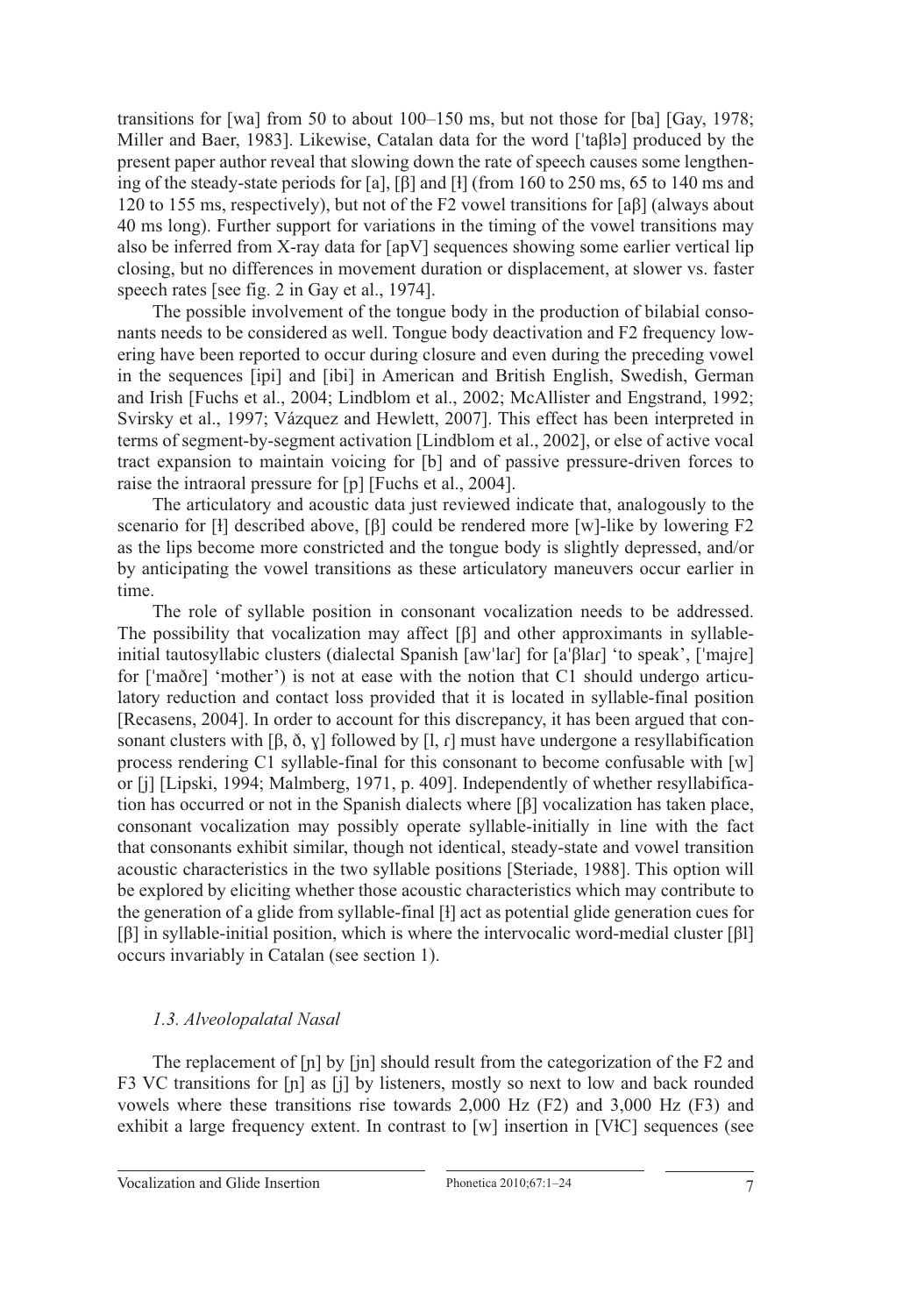

Fig. 3. Spectrographic displays for the Catalan two-word sequence [ban 'bo] produced by speaker DR. The alveolopalatal nasal [ɲ] has been realized with a more prominent [j]-like component in the sequence displayed on the right than in the sequence displayed on the left. LPC trajectories have been overlaid on the formant displays.

section 1.1.2), [j] insertion may occur at the regressive and progressive levels, which is in accordance with alveolopalatal and palatal consonants exerting anticipatory and carryover effects on the adjacent vowels (Old French [sẽj'neur] SENIORE 'gentleman', [ʃjɛvr] CAPRA 'goat') [Pope, 1934, pp. 161, 163]. Analogous [j] insertion cases may also take place before other consonants involving tongue body raising, i.e., alveolars and velars (dialectal Occitan [trejs] TRES, Sardinian ['kujlpa] CULPA, American English [læɪg] *leg*, [bæɪg] *beg*) [Contini, 1987, pp. 370–372; Lass, 1980, p. 38; Mowrey and Pagliuca, 1995, p. 102; Ronjat, 1930, vol. I, p. 366].

Variations in acoustic prominence of the vowel transitions in sequences with alveolopalatal consonants have been previously investigated in the literature [Recasens et al., 1995]. Data for Eastern Catalan show that, in comparison to the VC formant transitions for [ana], those for [an] are longer  $(100-160 \text{ ms}$  for [an],  $70-115 \text{ ms}$  for [ana]) and exhibit larger frequency ranges (525–950 Hz for [aɲ], 450–900 Hz for [aɲa]). The presence of longer vowel transitions word-finally than intervocalically appears to be associated with an earlier onset of the dorsopalatal contact trajectory and with a greater temporal delay between the alveolar and dorsopalatal contact maxima, while analogous position-dependent differences in F2 transition endpoint frequency and frequency range follow from a larger tongue dorsum contact size in the former word position than in the latter. Differences in prominence of the F2 vowel transition are illustrated in figure 3 by two spectrographic displays for two consciously produced tokens of the Catalan sequence [ban 'bo] 'good bath'. Longer and steeper F2 vowel transitions in the spectrogram displayed in figure 3b than in the one displayed in figure 3a result from the differences in the temporal course of events and in dorsopalatal contact size referred to above. Analogous acoustic variations may be induced by changes in speech rate: the Catalan word [aɲ] 'year' was found to lengthen the vowel steady-state period and the F2 vowel transition (from 60 to 90 ms and 120 ms, respectively), and to increase the F2 transition frequency range (from 1,400–1,850 to 1,400–2,030 Hz), at slower vs. faster speech rates.

In summary, segmental decomposition of the alveolopalatal consonant [ɲ] into [jn] in syllable-final position appears to be triggered by an increase in duration and/or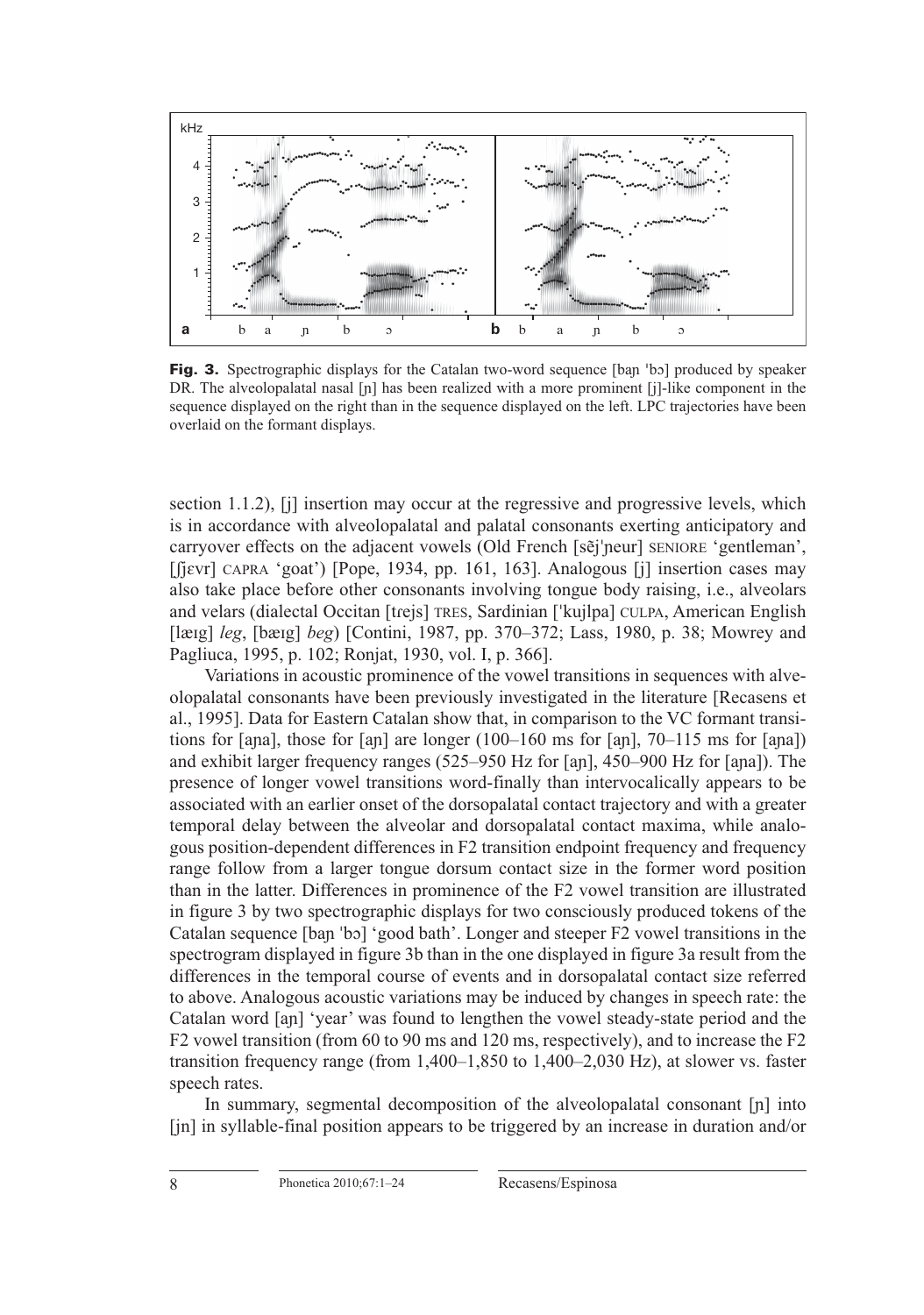frequency extent of the vowel transitions. This decomposition process should cause [ɲ] to be perceived as [Vjɲ] at first, and as [Vjn] later on presumably through some sort of perceptual differentiation between the spectrally similar phonetic segments [j] and [ɲ].

#### *1.4. Summary*

This paper investigates the relative perceptual role of spectral and temporal characteristics for the vocalization of syllable-final [ɫ] and of syllable-initial [β], and for [j] insertion before syllable-final [ɲ]. It is hypothesized that [ɫ] and [β] vocalization may result from a lowered F2 and/or by anticipating the vowel transitions, while  $[n]$  decomposition may be triggered by an increased duration and/or an increase in the frequency extent of the vowel transitions.

This research should throw light on the intermediate processes occurring during the sound changes of interest. Thus, [ɫ] and [β] vocalization is prone to be a one-step process if cued by the spectral characteristics at the steady-state consonant period ( $[VC] > [Vw]$ ), or as a two-stage period if cued by both the timing of the vowel transitions and the spectral properties of the steady-state consonant period ([VC] > [VwC] > [Vw]). Another research issue is whether the percentage of [w] and [jn] identification responses should increase gradually with incremental spectral and/or temporal changes or else categorically once a specific spectral and/or vowel transition configuration is achieved. Thus, for example, the identification of [ɫ] as [w] could increase continuously with successive F2 lowering steps, or else listeners could shift categorically from one phoneme to the other once a specific F2 frequency is reached. If the former is the case, there would be a good number of ambiguous stimuli not sounding quite as either [ɫ] or [w].

### **2. Method**

The perceptual role of spectral and temporal characteristics for the vocalization and glide insertion processes of interest was tested by means of identification tests with synthetic speech stimuli. Essentially, the consonant spectral characteristics and the time of occurrence of the vowel transitions were manipulated in the stimulus continua. The aim of the study was to gain insight about the perceptual role of the two cues independently and in combination in glide generation. The synthetic stimuli were created based on data from the Catalan language, whose sound inventory includes all five consonants  $[1], [1], [n], [w]$  and  $[i].$ 

### *2.1. Dark Alveolar Lateral*

The acoustic data for the preparation of the perception test for [ɫ] were obtained from realizations of this consonant flanked by vowels and consonants causing it to exhibit a considerably low F2 frequency, i.e., after [ə, o] and before [b, d, s, k]. The four sequences [oɫb], [əɫd], [əɫs] and [əɫk] were embedded in the meaningful Majorcan Catalan sentences [lakə mol 'bonə] *laca molt bona* 'very good varnish', [dɛw səɫ dod-dzə] *deu ser el dotzè* 'it must be the twelfth', [tɾɛw əɫ su-k ultim] *treu el suc últim* 'he/she pull out the last juice' and [manʒat al 'kraŋk] *menja't el cranc* 'eat the crab'. The speech material was recorded 7 times by the 4 Majorcan Catalan speakers BM, MJ, ND and CA with an artificial palate in place. Formant frequency values and linguopalatal contact patterns for these recordings have been reported elsewhere [Recasens, 2009]. Analysis data for [ł] were gathered from Majorcan Catalan speakers because the alveolar lateral is strongly dark and, therefore, especially prone to be confused with  $[w]$  in this dialect.

The acoustic signal was sampled at 10 kHz. For each sequence and speaker, those tokens exhibiting the highest and lowest F2 frequency at the [ɫ] midpoint were selected for further acoustic analysis. F1, F2 and F3 frequency trajectories were tracked during the vowel steady-state period, the vowel transitions and the [ł] steady-state period using LPC with a 16 filter order and a 20-ms window. Unreliable formant frequency estimates were corrected by hand.

The formant frequency trajectories for the selected tokens of each sequence were averaged across speakers by lining them up at [ł] onset, and the onset and offset of the resulting average trajectories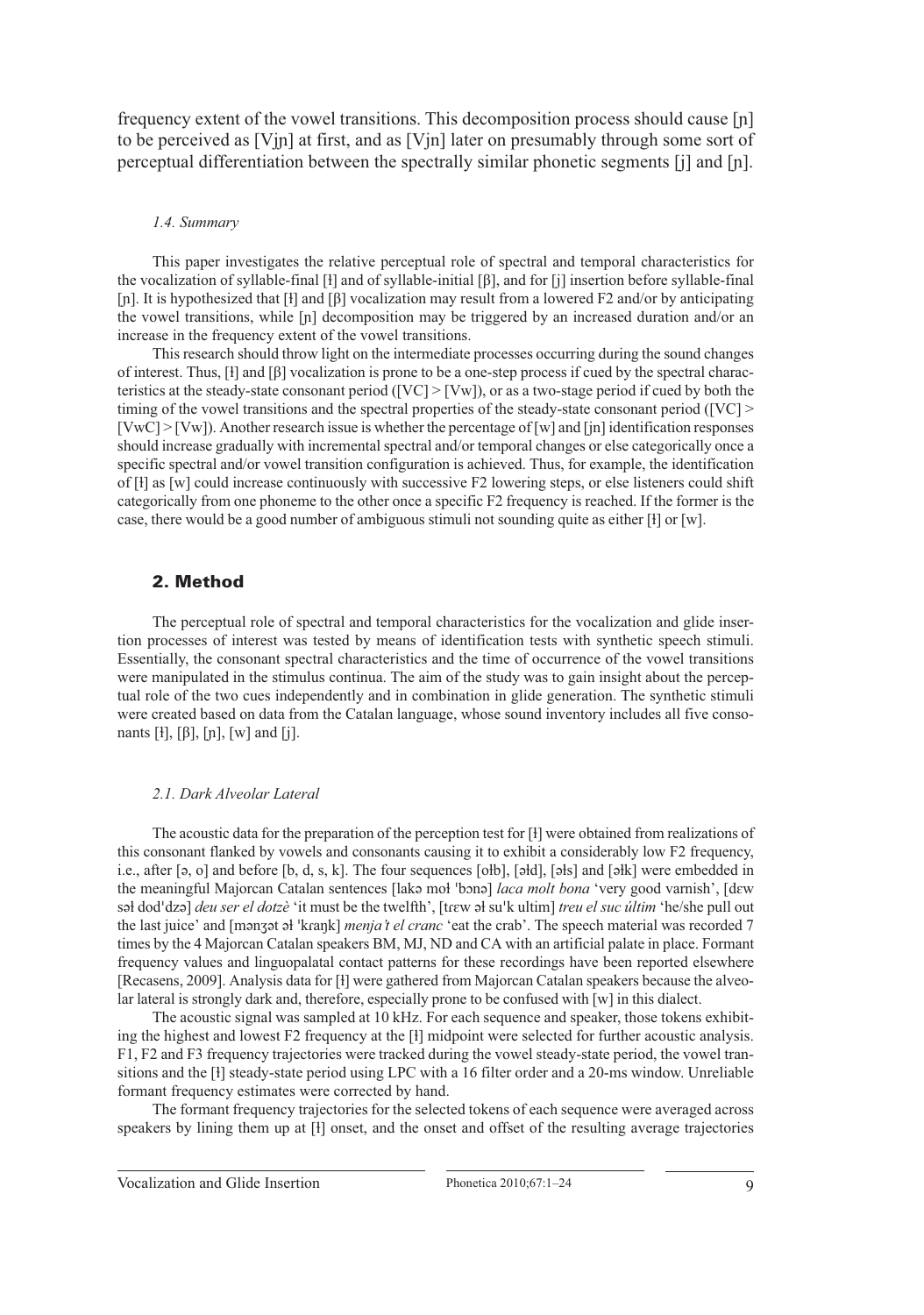

**Fig. 4.** [Vł] formant trajectories for the high (thick trace) and low (thin trace) formant frequency conditions. Data correspond to the sequences [oɫβ] (**a**), [əɫd] (**b**), [əɫs] (**c**) and [əɫk] (**d**). The division mark has been set at the temporal boundary between the acoustic periods for the vowel and for [ɫ]. Temporal frames are 5 ms long.

were assigned the same duration as those of at least two of the speakers' trajectories. According to figure 4, average formant trajectories for [oɫβ, əɫd, əɫs, əɫk] across speakers differ to a larger extent in F2 than in F1 and F3, thus indicating that differences in darkness degree for [ɫ] may be modeled by varying F2 alone. Moreover, F2 frequency differences extend back to V1 onset, which reflects anticipatory effects in tongue dorsum height and fronting for the consonant during the preceding vowel. In the light of this experimental evidence, the high and low F2 frequency values across speakers were selected as the endpoints of the continuum of perception stimuli.

The synthetic speech stimuli were prepared with the Analysis Synthesis Laboratory (ASL) program of Kay Pentax. ASL makes it possible to edit and resynthesize the formant frequency, intensity and duration values obtained through LPC analysis of real speech data. The editing procedure was carried out on the LPC formant frequency trajectories of a token of the meaningful word ['ałβə] 'dawn' produced by speaker DR (the first paper author) of Eastern Catalan, where [ɫ] is moderately dark and the vowel [a] is neither clearly front nor back as a general rule. Three events were identified for that purpose, i.e., the vowel steady-state period, the vowel transitions and the [ɫ] steady-state period. The acoustic boundary between the two former events was determined as accurately as possible at the temporal point where F2 starts moving downwards along the frequency scale, and that between the two latter events was placed at F2 transition offset.

Figure 5 reports the F1, F2 and F3 frequency values and the transition onset/offset times for all stimuli conditions. As shown by figure 5a, F2 at the [ł] steady-state period was varied from 650 up to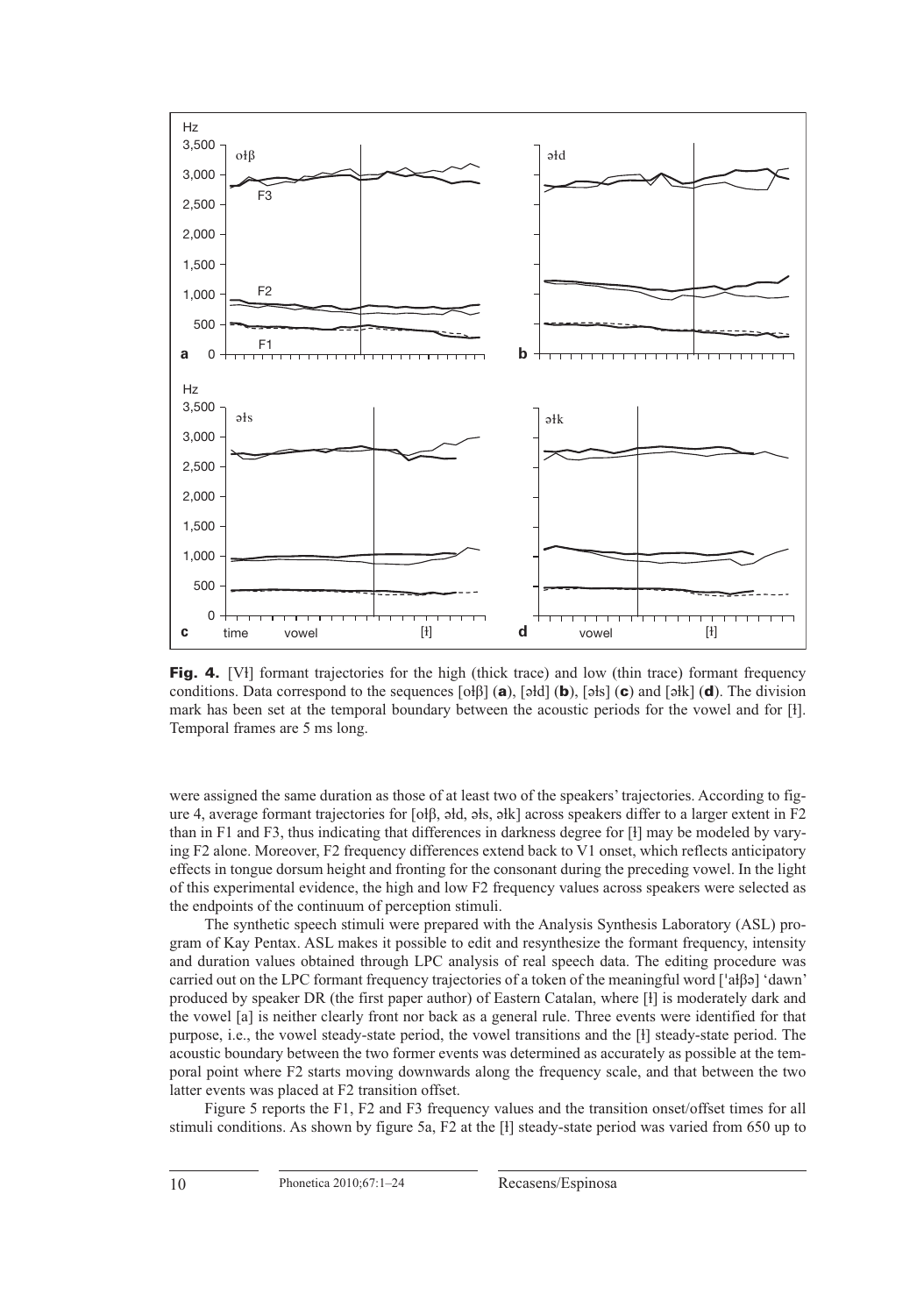

**Fig. 5.** Parameter values for the [i] perception stimuli. **a** Formant frequencies at the consonant steady-state period (illustrated for the vowel transitions 0 ms offset time condition). **b** Vowel transition onset/offset times (illustrated for the 1,050-Hz F2 frequency condition).

1,050 Hz in 100-Hz steps, thus yielding 5 stimuli. In order to match the consonant-to-vowel effects observed on the spectrographic displays, this formant frequency was varied simultaneously at the vowel steady-state period from 1,050 to 1,250 Hz in 50-Hz steps. F1 was kept fixed at 850 Hz during the vowel and at 400 Hz during the consonant, and the F3 frequency was 2,500 Hz throughout the entire VC sequence. As shown in figure 5b, the F2 and F1 vowel transitions were taken to end at four different temporal points, i.e., at the onset of the [ł] steady-state period (0 ms condition) and at 15, 30 and 45 ms before that temporal point  $(-15, -30)$  and  $-45$  ms conditions). Since the vowel transitions lasted invariably 90 ms, their onset turned out to vary in 15-ms steps as well. The duration of the vowel and the consonant steady-state periods ranged, respectively, between 55 and 100 ms and between 180 and 225 ms depending on the vowel transition onset/offset time.

In order to test the relative contribution of the two parameters to the identification of [ɫ] as [w], each transition condition was combined with each [ł] steady-state period condition, thus yielding 20 combinations. The perception test included 90 tokens, i.e., 4 tokens of the basic 20 combinations, plus 5 tokens of a synthesized version of an original production of the words ['ałβə] 'dawn' and ['awβə] 'poplar' produced by speaker DR, which could serve as reference of an acceptable [ɫ] and an acceptable [w]. Another reason for including several tokens of [w] in the test was to make sure that listeners would not be strongly biased in favor of the [ɫ] identification responses.

The synthetic stimuli were randomized and presented for identification using Power Point on a laptop computer with a highly acceptable 16-bit sound card. Seventeen informants with Catalan as the first language took the test without headphones in groups of 3 in a sound-treated room at the phonetics laboratory of the Universitat Autònoma of Barcelona. They were asked to identify the perception stimuli as either /l/ or /w/ by writing 'L' or 'U' on an answer sheet. The graphic symbol 'W' was not chosen since in written Catalan the grapheme 'w' is only found in words of foreign origin. The option /wl/ (i.e., 'UL') was not given since the segmental combination [VwɫC] is not possible in Catalan and also because having three options would have rendered the identification task harder than it actually was. It was soon found that several subjects could not hear [ł] as [w] perhaps since not all acoustic cues which could contribute to the misidentification between the two sounds had been subject to manipulation

Vocalization and Glide Insertion Phonetica 2010;67:1-24 11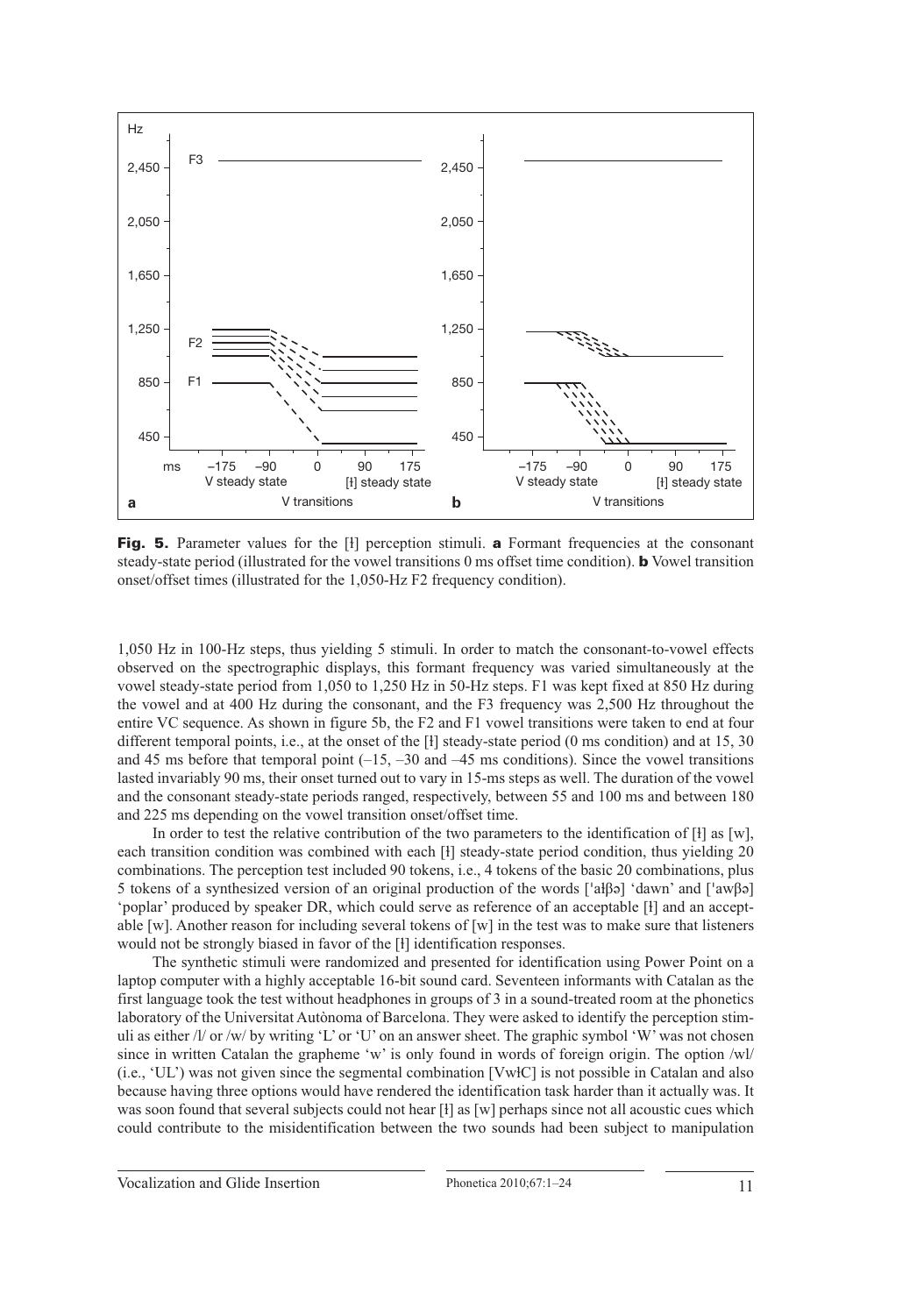

**Fig. 6.** Parameter values for the [β] perception stimuli. **a** Formant frequencies at the consonant steady-state period (illustrated for the vowel transitions 0 ms offset time condition). **b** Vowel transition onset/offset times (illustrated for the 1,075-Hz F2 frequency condition).

during the preparation of the synthetic stimuli (see 'Discussion'). For this reason, our informants were instructed to mark as 'U' not only those stimuli which were heard as [w] but also those which sounded [w]-like and, therefore, could be confused with [w] in an informal speech situation.

#### *2.2. Bilabial*

Data for creating the perception stimuli for testing [β] vocalization were taken from LPC formant frequency trajectories for the [aβ] portion of the Catalan word ['taβłə] 'board' recorded by speaker DR at different speech rates. F2 was found not to vary much across rate conditions whether during the steady-state portion of the vowel  $(1,200-1,300 \text{ Hz})$ ,  $[\beta]$  (950–1,100 Hz) or [ł] (900–950 Hz), or at vowel offset (1,050–1,100 Hz).

The editing task was performed with the ASL program on a token of the word ['taβła] produced by the same speaker. Three events were identified for manipulation applying the same criteria described in section 2.1: the vowel steady-state period, the vowel transitions and the  $[\beta]$  steady-state period. Formant frequency changes were performed based on the ranges for speaker DR's productions and on spectral data in the literature. As shown in figure 6, the stimulus continuum was prepared by varying F2 at the  $\lceil \beta \rceil$ steady-state period from 700 to 1,200 Hz in 125-Hz steps (5 stimuli; fig. 6a) and the offset time of the F2 and F1 vowel transitions from 0 ms at vowel offset to 20, 40 and 60 ms before vowel offset (4 stimuli; fig. 6b). Since the transition duration was always 50 ms, the onset of the vowel transitions varied in 20-ms steps as well. Simultaneous F2 frequency variations during the vowel were also performed from 1,050 to 1,250 Hz in 50-Hz steps. The F1 frequency was 850 Hz during the vowel steady-state period and 400 Hz during the consonant, and the F3 frequency was 2,500 Hz throughout the entire [aβ] sequence. The duration of the vowel steady-state period ranged from 125 to 170 ms and that of [β] from 60 to 115 ms depending on the transitions onset/offset time, while [ɫ] was always 120 ms long. All possible combinations of the 5 consonant steady-state and 4 transition conditions yielded an overall number of 20 stimuli.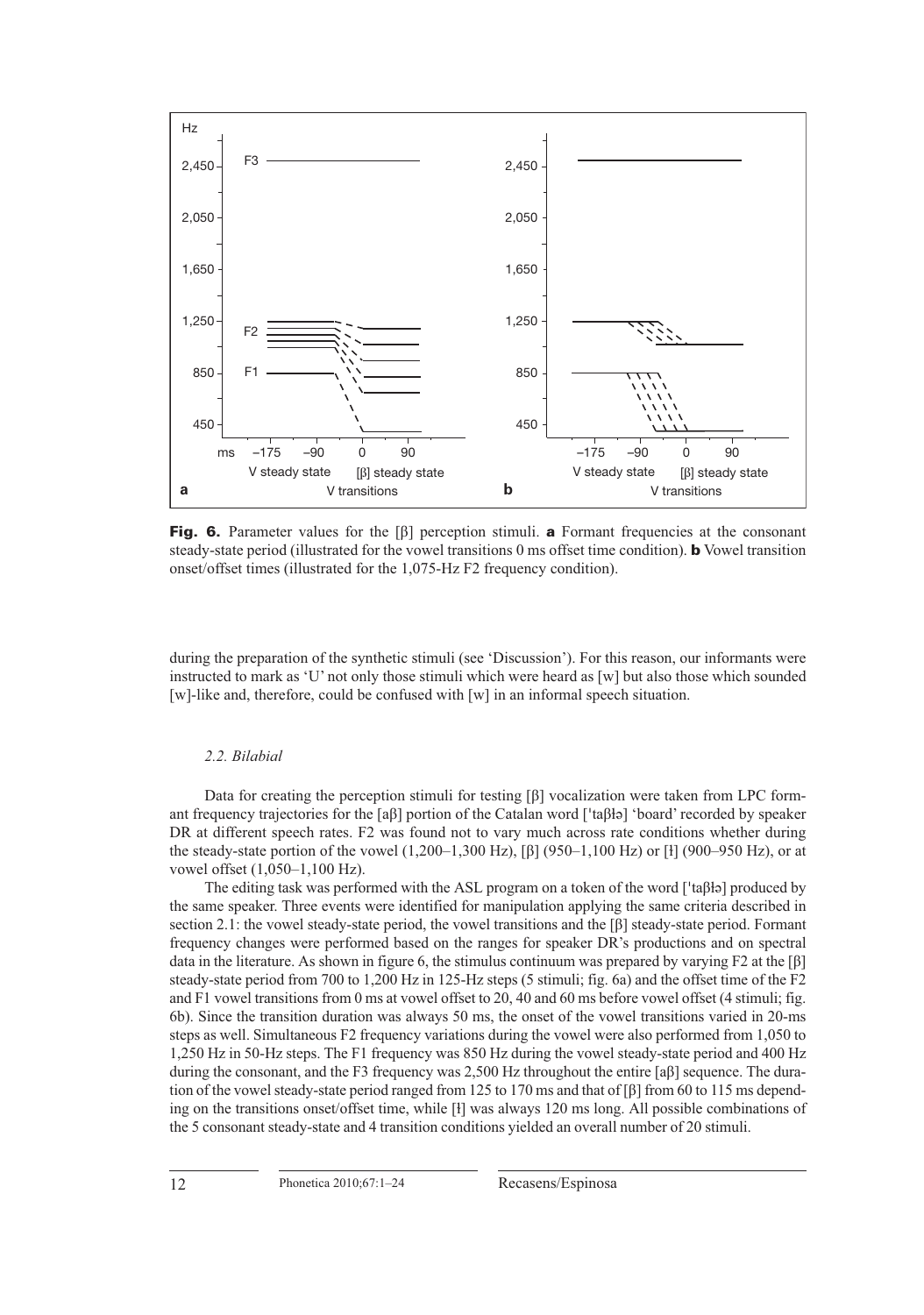

**Fig. 7.** Parameter values for the [n] perception stimuli. **a** Formant transition endpoint frequencies (illustrated for the vowel transitions –110 ms onset time condition). **b** Vowel transition onset times (illustrated for the 2,200-Hz F2 transition endpoint condition).

The perception test was composed of 90 stimuli, i.e., 4 tokens of the basic 20 stimuli plus 5 tokens of synthesized versions of an original production of ['taβłə] 'board' and ['tawłə] 'table' recorded by speaker DR. Several tokens of [w] were included in order to prevent the informants from being strongly biased in favor of the [β] identification responses. Stimuli were randomized and presented for identification under the same conditions used in the perception experiment for [ł] vocalization. Eighteen native speakers of Catalan took the test in groups of 3 in a sound-treated room without headphones. They were asked to identify the stimuli as /b/ or /w/ by writing 'B' or 'U' on an answer sheet. The option /wb/ (i.e., 'UB') was not given since the combination [Vwβł] does not occur in Catalan.

#### *2.3. Alveolopalatal Nasal*

A set of stimuli which could yield different degrees of a [j] percept in the sequence [aɲ] were created using the ASL program. The editing procedure was performed on LPC formant frequency trajectories for an acoustic recording of the Catalan two-word sequence [ban 'bo] 'good bath' uttered by speaker DR. Two events were identified for manipulation, i.e., the vowel steady-state period and the vowel transitions. The nasal murmur was left unmodified due to its complex acoustic structure and also because it does not seem to be a highly relevant place of articulation cue for nasal consonants [Malécot, 1956; Recasens, 1983]. The vowel [a] was chosen since the [p] transitions are particularly long and exhibit a large frequency extent and a high intensity level in this particular vowel context [Recasens and Martí, 1990].

The perception stimuli were prepared by varying the duration and endpoint frequency values of the F2 and F3 vowel transitions. As shown in figure 7a, the endpoint frequency of the vowel transitions was varied from 1,800 to 2,200 Hz in 100- Hz steps (F2) and from 2,400 to 3,000 Hz in 150-Hz steps (F3). F2 and F3 frequency changes were also performed at the vowel steady-state portion from 1,200 to 1,400 Hz in 50-Hz steps (F2) and from 2,400 to 2,500 Hz in 25-Hz steps (F3). As can be seen in figure 7b, the onset time of the vowel transitions occurred at 70, 110, 140 and 170 ms before vowel offset, and ended at the acoustic boundary between the vowel and the nasal murmur. Since the vowel was 215 ms long, the duration of the vowel steady-state period ranged from 45 to 145 ms depending on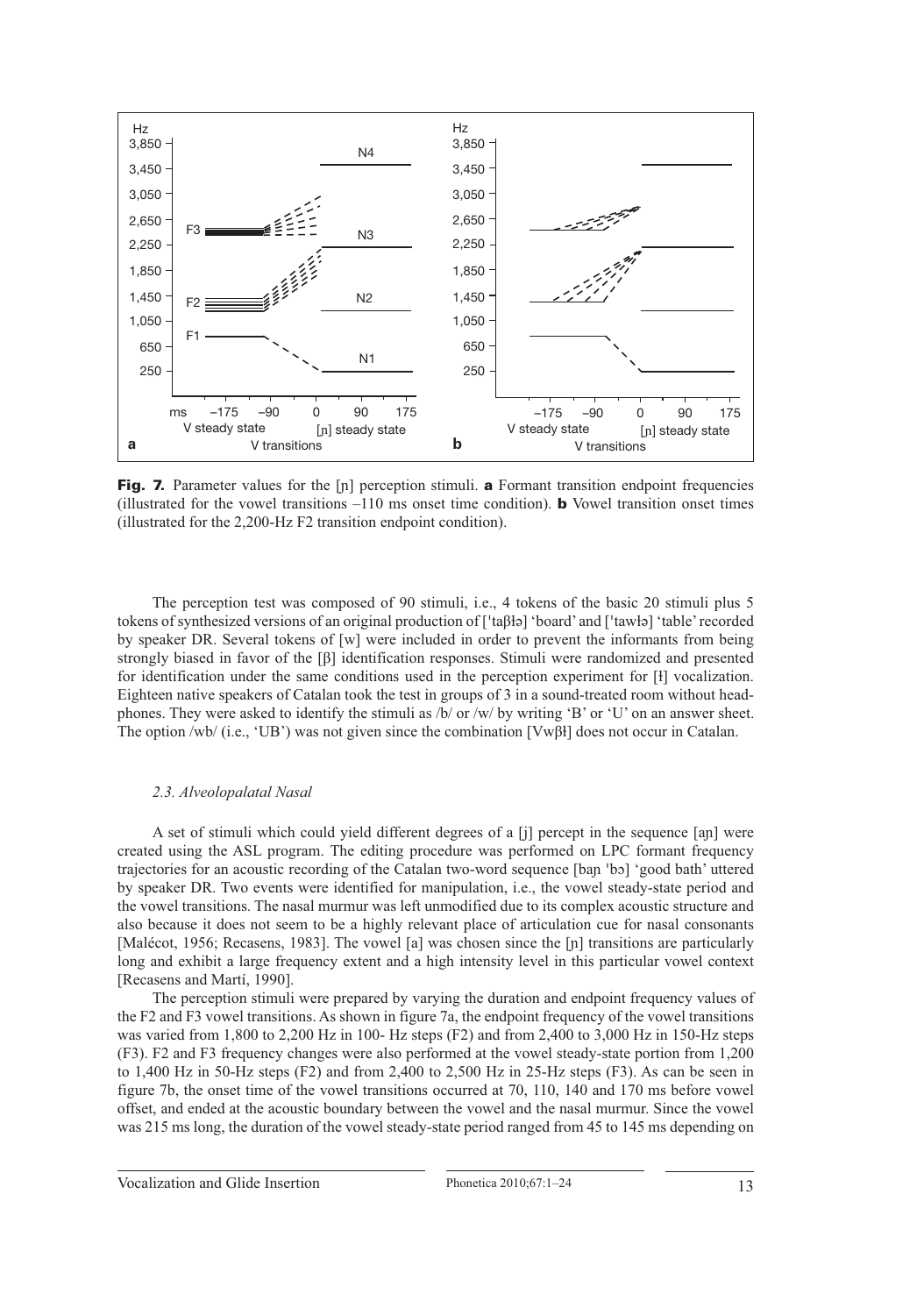the onset time of the vowel transitions. F1 was located at 800 Hz during the vowel and had a lowering transition ending at 250 Hz at vowel offset. The nasal murmur was 370 ms long (though it shows a shorter duration in fig. 7) and its formant frequencies were kept fixed at 250 Hz (N1), 1,200 Hz (N2), 2,200 Hz (N3) and 3,500 Hz (N4) [Recasens, 1983].

The perception test was composed of 90 stimuli. There were 4 tokens of the basic 20 stimuli resulting from all possible combinations of the 5 transition endpoint frequencies and the 4 transition onset times ranging from more [ɲ]-like to more [jɲ]-like. The test also included 5 tokens of synthesized versions of an original production of the sequences [ban 'bo] 'good bath' and [ban 'bo] 'good proclamation' recorded by speaker DR. The rationale for having a few tokens of [ban 'bo] in the test was to make sure that listeners would not be strongly biased in favor of the  $/jn/ vs. /n/$  identification responses. Stimuli were randomized and presented for identification using Power Point. Seventeen native Catalan-speaking informants in groups of 3 without headphones were asked to indicate whether they perceived a glide or not by identifying the stimuli as 'INY' or as plain 'NY', where the digraph 'NY' corresponds to the orthographic representation of the consonant [ɲ] in Catalan. They were also told to categorize the [n]-like stimuli as 'NY' or as 'N'. Only the 'INY' responses were coded as identifying  $\frac{1}{i}$ ; both responses 'NY' or as 'N' were computed as instances of no glide insertion.

This sound identification task differs from the identification of  $\lceil \frac{1}{2} \rceil$  and  $\lceil \frac{\beta}{2} \rceil$  as /w/ in that, while ['ałβə] and ['awβə] as well as ['taβłə] and ['tawłə] are Catalan words, [bajn 'bɔ] is just a possible realization of /bajn 'bɔ/ in Catalan. It is the case, however, that differences in degree of palatality in the alveolopalatal nasal consonant may be distinctively perceived in a similar fashion to differences in degree of darkness in /l/. It is indeed likely that the informants who took the perception test are exposed to variants of  $/p$  exhibiting different degrees of the palatal on-glide in their everyday life given that there are speakers of specific Catalan dialectal areas who produce  $/p$  with a high degree of palatality and also that, as indicated in section 1, Majorcan has a phonological rule transforming preconsonantal  $/p/$  into [jn]. It is believed that listeners who did well in the test marked the option INY whenever they heard a clear chirp corresponding to long and steep F2 and F3 vowel transitions.

#### *2.4. Statistics*

Repeated measures ANOVAs were performed on the /w/ identification scores for the [ɫ] and [β] stimuli, and on the  $/ip/$  identification scores for the  $[p]$  stimuli. Factors were 'formant frequency' for all tests (5 levels), and 'transition offset time' for the tests for  $[H]$  and  $[\beta]$  and 'transition onset time' for the test for [ɲ] (4 levels). Even though the onset and offset of the F1 and F2 transitions were varied simultaneously for [ɫ] and [β], we just entered the offset time values in the statistical analysis; likewise, the F2 but not F3 data were analyzed statistically in the case of the synthetic continuum for the alveolopalatal nasal. The experimental units of the ANOVAs were the identification scores elicited by the 17 or 18 informants who took the perception tests. Scores ranged from 0 to 4 since there were four tokens for each stimulus, such that  $0, 1, 2, 3$  and 4 corresponded to  $0, 25, 50, 75$  and  $100\%$  of /w/ or /jn/ identification responses. Huynh-Feldt corrected degrees of freedom were applied to the main effects and interactions whenever the sphericity requirement was not fulfilled. Bonferroni post-hoc tests were run on those factor values yielding a significant main effect at the  $p < 0.05$  level of significance. Significant interactions were explored by performing one-way RM ANOVAs on values for all levels of a given factor while keeping each level of the other factor constant.

### **3. Results**

### *3.1. Dark Alveolar Lateral*

Two-way RM ANOVAs for the [ɫ] identification test yielded a highly significant 'formant frequency' effect  $[F(1.8, 28.5) = 19.62, p = 0.000]$ , a moderately significant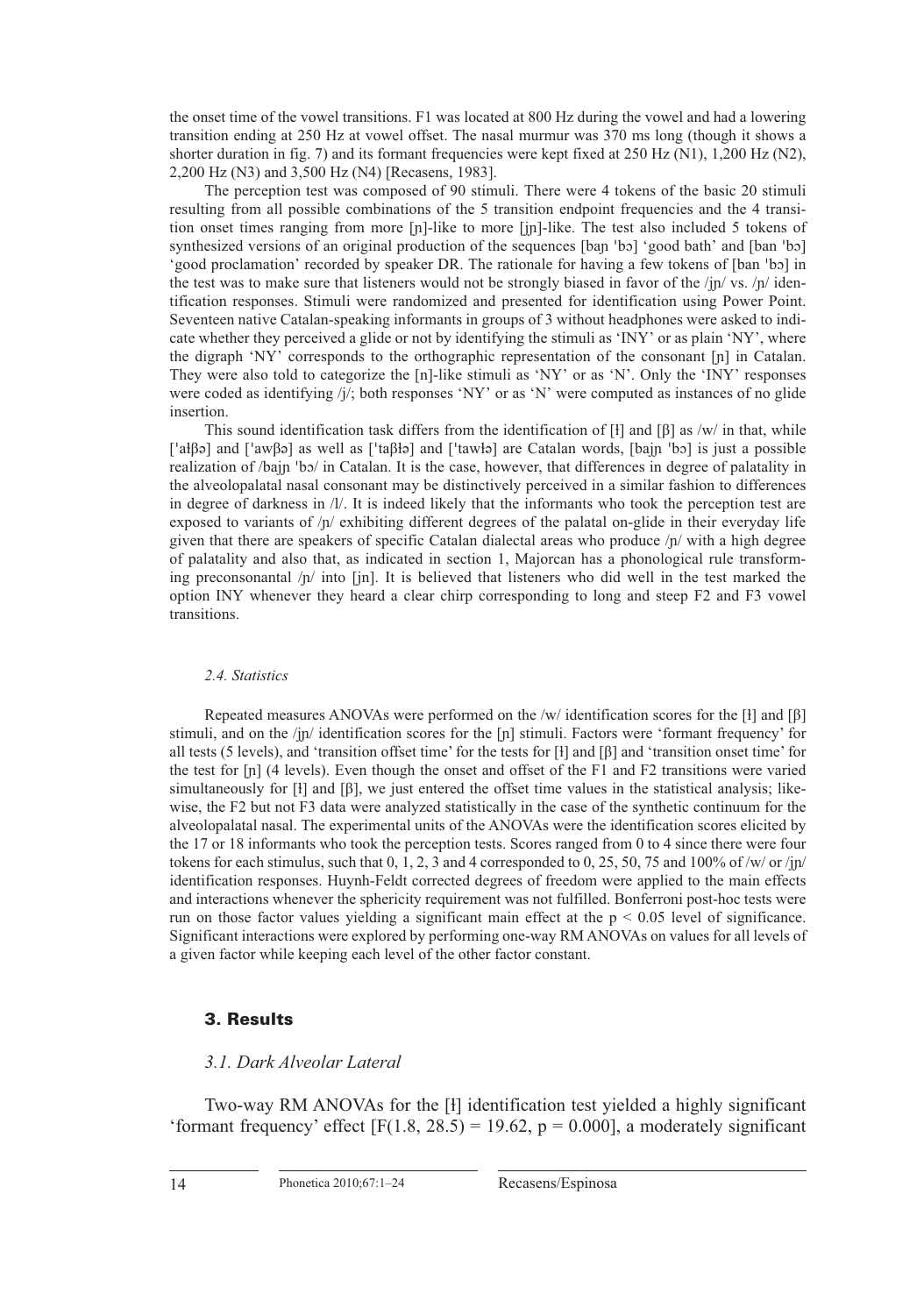

**Fig. 8.** Percentages of /w/ identification for the 20 stimuli of the [ɫ] perception test plotted as a function of F2 steady-state frequency and transition offset time (in milliseconds).

'transition offset time' effect  $[F(3.8, 44.4) = 3.55, p = 0.024]$ , and a significant two-factor interaction  $[F(8.6, 137.4) = 3.85, p = 0.000]$ . The F and p values just given suggest that, while both acoustic characteristics play a role in the identification of  $\left[\frac{1}{1}\right]$  as /w/, the F2 frequency at the consonant steady-state period is a more effective cue than the offset time of the vowel transitions. Informants accurately identified the unmodified original productions of [ɫ] and [w], i.e., the percentages of /w/ identification were 5.9% for the former and 100% for the latter.

Identification percentages for the 20 stimuli of the perception continuum are displayed in figure 8. According to this figure, the two highest 1,050-Hz and 950-Hz F2 frequency conditions yielded practically no /w/ identification responses irrespective of differences in the onset and offset time of the vowel transitions. Moreover, percentages of /w/ identification responses increase to about 20, 35 and 50% as F2 shifts down to 850 Hz, 750 and 650 Hz, respectively. As indicated in table 1a, /w/ identification responses turned out to be significant for all F2 frequency pairs except for those involving adjacent values at the highest end of the continuum (1,050/950 Hz) and at the lowest end (750/650 Hz). Moreover, the /w/ identification curves plotted in figure 8 suggest that the contribution of F2 to the identification of [ɫ] as /w/ is partly categorical (/w/ identification responses occur provided that F2 lies below 950 Hz) and partly gradual (/w/ identification responses increase gradually as F2 lowers from 850 Hz down to 650 Hz).

Post-hoc tests for the 'transition offset time' factor yielded no significant effects (table 1b). Indeed, as revealed by the /w/ identification curve displayed in figure 8, the percentage of /w/ identification responses does not always improve as the vowel transitions are anticipated in time and thus, their offset occurs at  $0, -15, -30$  and  $-45$  ms.

Let us now turn to the significant 'formant frequency'  $\times$  'transition offset time' interaction. One-way RM ANOVAs yielded a significant transition offset time effect when F2 exhibits a low frequency at the  $[H]$  steady-state period, i.e., 750 Hz  $[F(2.6,$  $(41.1) = 10.63$ ,  $p = 0.000$ ] and also 650 Hz through significance was not reached in this case  $[F(2.8, 45) = 2.84, p = 0.051]$ . As shown in table 2a, significant differences occur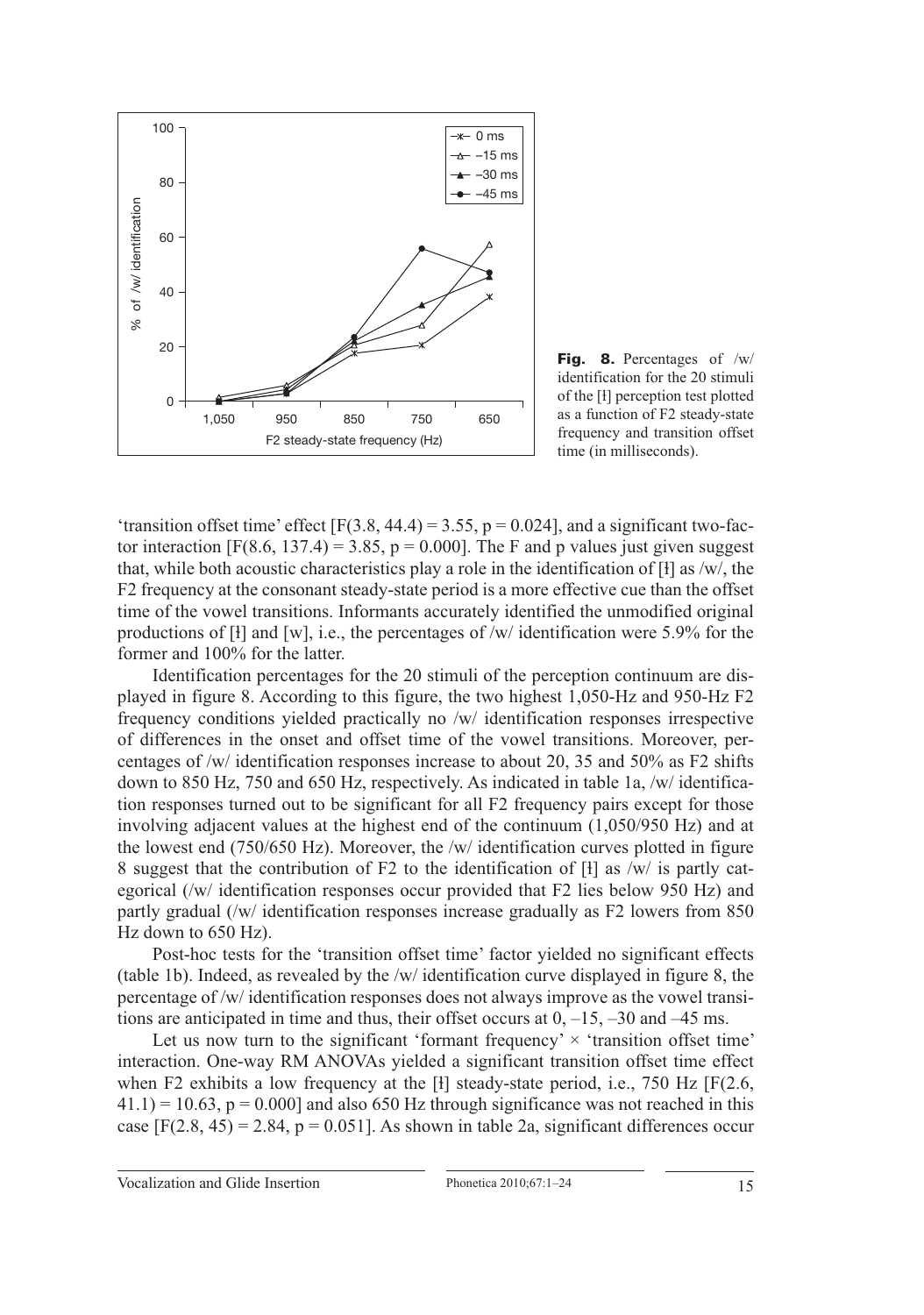| --- <i>----- -------</i> ----- - <sub>\</sub> r |                                          |       |      |       |       |       |                                              |                                             |        |        |        |
|-------------------------------------------------|------------------------------------------|-------|------|-------|-------|-------|----------------------------------------------|---------------------------------------------|--------|--------|--------|
| Consonant steady-state F2<br>frequency (Hz)     |                                          |       |      |       |       |       | <b>Vowel transitions</b><br>offset time (ms) |                                             |        |        |        |
|                                                 |                                          | 1,050 | 950  | 850   | 750   | 650   |                                              |                                             |        |        |        |
|                                                 | 1,050                                    |       |      | 0.015 | 0.002 | 0.001 |                                              | 0                                           | $-15$  | $-30$  | $-45$  |
|                                                 | 950                                      |       |      | 0.041 | 0.004 | 0.003 | 0                                            |                                             |        |        |        |
| [ł] test                                        | 850                                      |       |      |       | 0.030 | 0.012 | $-15$                                        |                                             |        |        |        |
|                                                 | 750                                      |       |      |       |       |       | $-30$                                        |                                             |        |        |        |
| a                                               | 650                                      |       |      |       |       |       | $b -45$                                      |                                             |        |        |        |
|                                                 |                                          |       |      |       |       |       |                                              |                                             |        |        |        |
|                                                 |                                          | 1200  | 1075 | 950   | 825   | 700   |                                              |                                             |        |        |        |
|                                                 | 1,200                                    |       |      | 0.000 | 0.000 | 0.000 |                                              | $\mathbf 0$                                 | $-20$  | $-40$  | $-60$  |
|                                                 | 1,075                                    |       |      | 0.000 | 0.000 | 0.000 | $\mathbf 0$                                  |                                             | 0.000  | 0.000  | 0.000  |
| [ß] test                                        | 950                                      |       |      |       | 0.000 | 0.000 | $-20$                                        |                                             |        | 0.000  | 0.000  |
|                                                 | 825                                      |       |      |       |       | 0.000 | $-40$                                        |                                             |        |        | 0.000  |
| C                                               | 700                                      |       |      |       |       |       | $d - 60$                                     |                                             |        |        |        |
|                                                 |                                          |       |      |       |       |       |                                              |                                             |        |        |        |
|                                                 |                                          |       |      |       |       |       |                                              |                                             |        |        |        |
|                                                 | F2 transition endpoint<br>frequency (Hz) |       |      |       |       |       |                                              | <b>Vowel transitions</b><br>onset time (ms) |        |        |        |
|                                                 |                                          |       |      |       |       |       |                                              |                                             |        |        |        |
|                                                 |                                          | 1800  | 1900 | 2000  | 2100  | 2200  |                                              |                                             |        |        |        |
|                                                 | 1,800                                    |       |      | 0.006 | 0.011 | 0.003 |                                              | $-70$                                       | $-110$ | $-140$ | $-170$ |
|                                                 | 1,900                                    |       |      |       | 0.005 | 0.002 | $-70$                                        |                                             |        | 0.040  | 0.034  |
| [n] test                                        | 2,000                                    |       |      |       |       | 0.032 | $-110$                                       |                                             |        |        | 0.039  |
|                                                 | 2,100                                    |       |      |       |       | 0.050 | $-140$                                       |                                             |        |        |        |
| e                                               | 2,200                                    |       |      |       |       |       | $-170$<br>f                                  |                                             |        |        |        |
|                                                 |                                          |       |      |       |       |       |                                              |                                             |        |        |        |

**Table 1.** p significance level for pairwise comparisons performed on statistical factors vielding a significant main effect (p values above  $0.05$  are left blank)

between the –45 ms and all other transition offset times in the case of the 750-Hz F2 frequency condition. In agreement with these statistical results, identification percentages plotted in figure 8 show a trend for the percentage of /w/ identification responses to increase gradually as the vowel transitions occur earlier in time provided that F2 exhibits a low frequency value mostly at 750 Hz (from 20.6 to 55.9%) and, less so, at 850 Hz (from 17.6 to 23.5%).

One-way RM ANOVAs yielded a significant 'formant frequency' effect for all four transition offset times at the  $p = 0.000$  level, and an increase in F value with the degree of temporal anticipation of the vowel transitions, i.e., 9.62, 12.94, 14.26 and 19.05 for transition offsets at 0, –15, –30 and –45 ms, respectively. As revealed by table 2d, the number of significant effects and, therefore, the degree of perceptual sensitivity to F2 frequency variations, is greater for the early as opposed to late vowel transition offset times. Differences between the lowest and the highest F2 frequency values are generally significant for all four transition offset time conditions, while smaller F2 differences achieve significance only whenever one of the F2 frequency values subjected to comparison is relatively low.

In summary, the perception of  $\begin{bmatrix} 1 \end{bmatrix}$  as /w/ is favored by a low F2 frequency at the consonant steady-state period and, to a lesser extent, by an early onset and offset time of the preceding vowel transitions. While both acoustic properties appear to reinforce each other, the former characteristic contributes more than the latter to the identification of [ɫ] as /w/.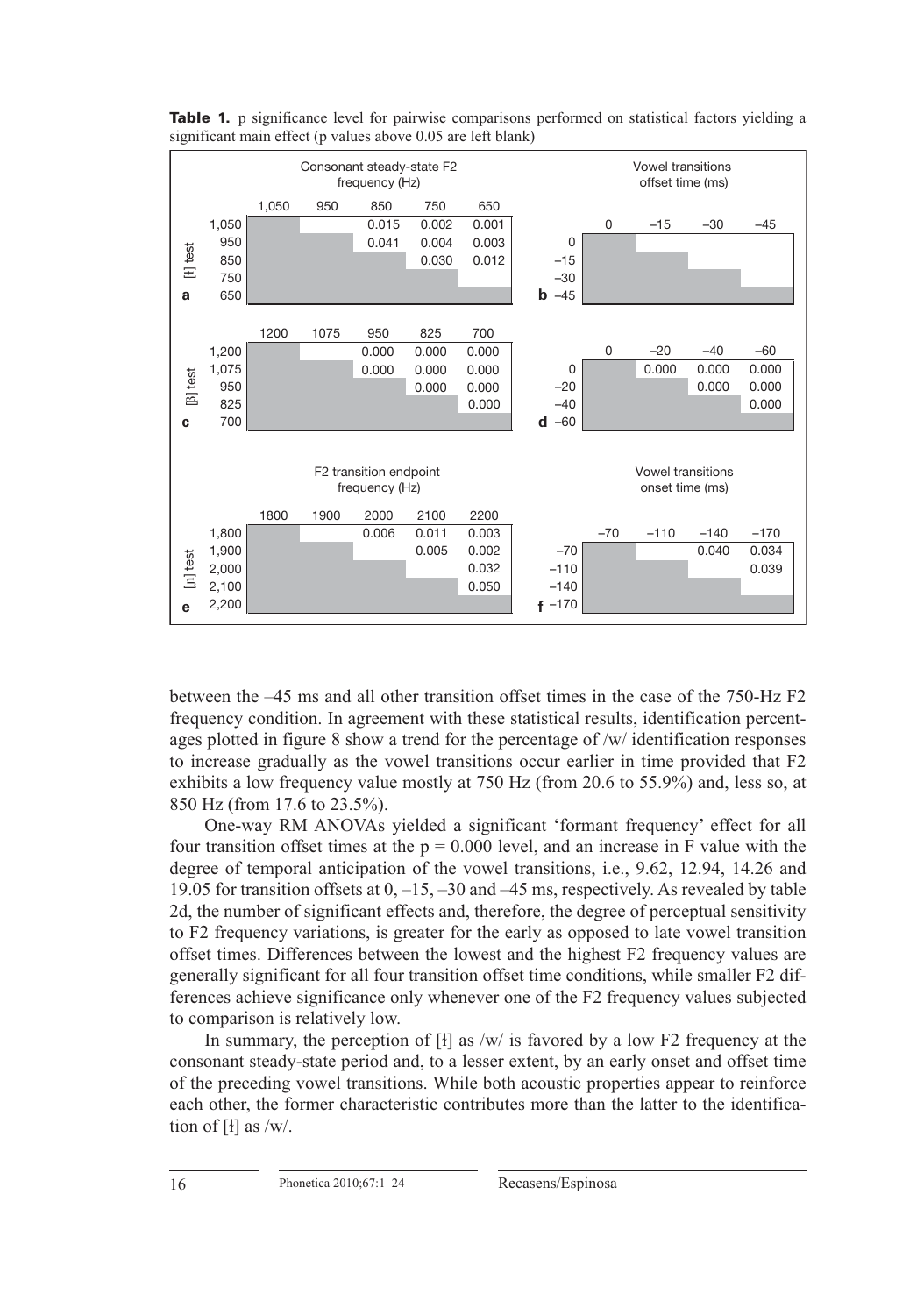Table 2. p significance level for pairwise comparisons performed on significant interactions between formant frequency (in Hz) and transition onset or offset time (in ms) (Top: transition effects for each formant frequency condition; bottom: formant frequency effects for each transition condition, p values above 0.05 are left blank)



# *3.2. Bilabial*

Two-way RM ANOVAs for the identification test of [β] as /w/ yielded a highly significant effect of 'formant frequency'  $[F(2.8, 48.2) = 202.48, p = 0.000]$  and 'transition offset time'  $[F(2.6, 44.9) = 119.39, p = 0.000]$ , and a significant two-factor interaction  $[F(4.9, 83.52) = 25.25, p = 0.000]$ . F and p values, and identification percentages, indicate that informants were more prone to identify  $\lceil \beta \rceil$  than  $\lceil \frac{1}{\beta} \rceil$  as /w/. In parallel to the results for the perception test for [ɫ], the consonant steady-state spectral characteristics were a more effective vocalization cue than the degree of temporal anticipation of the vowel transitions. The unmodified original stimuli were correctly identified by our informants, i.e., the percentage of /w/ identification responses were 0% for the synthesized original version of ['taβłǝ] and 99% for the synthesized original version of ['tawłǝ].

As shown by figure 9, the two highest F2 frequency conditions, 1,200 Hz and 1,075 Hz, yielded virtually no /w/ identification responses irrespective of differences in the offset time of the vowel transitions. Moreover, the percentage of /w/ identification responses averaged across transition offset times was found to increase to about 25, 50 and 80% as F2 lowers down to 950, 825 and 700 Hz, respectively. Differences in F2

Vocalization and Glide Insertion Phonetica 2010;67:1-24 17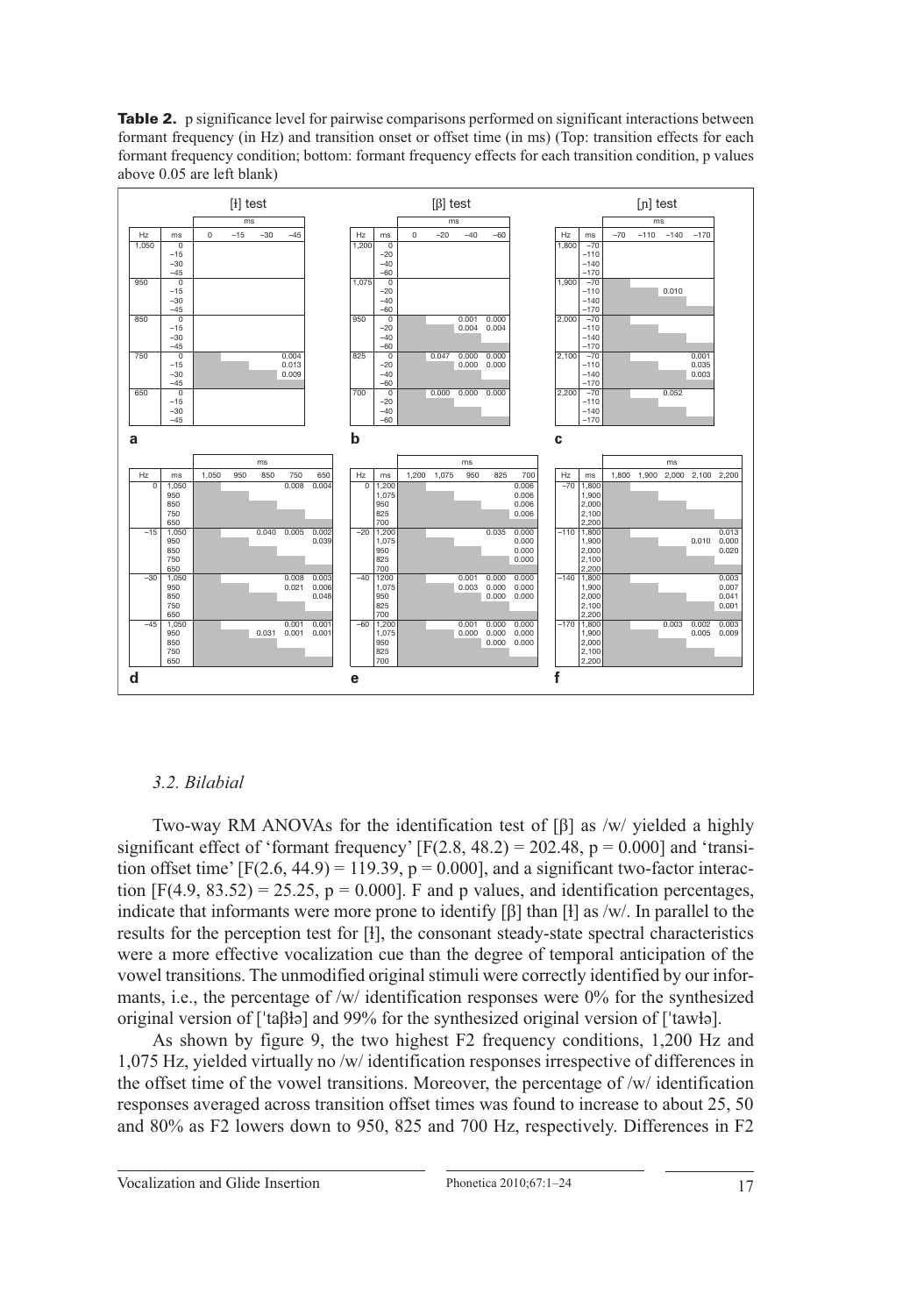

**Fig. 9.** Percentages of /w/ identification for the 20 stimuli of the [β] perception test plotted as a function of F2 steadystate frequency and transition offset time (in milliseconds).

frequency turned out to be significantly different in all cases except for the 1,200/1,075- Hz pair (table 1c). Analogously to results for the [ɫ] perception test, the contribution of F2 to the identification of  $[\beta]$  as /w/ appears to be both categorical (confusions occur provided that F2 does not exceed 1,000 Hz) and gradual (the percentage of /w/ identification responses increases gradually as F2 lowers from 950 Hz down to 700 Hz).

According to figure 9, percentages of /w/ identification increased with the degree of anticipation of the vowel transitions most of the time. When averaged across F2 frequency conditions they amounted to 10% when the transition offset time occurs at 0 ms,  $25\%$  ( $-20$  ms),  $45\%$  ( $-40$  ms) and  $50\%$  ( $-60$  ms). Such an increase is more prominent than that obtained for [ɫ], thus meaning that the contribution of the vowel transitions to [w] identification was greater for [β] than for the alveolar lateral. All transition offset values turned out to be significantly different from each other thus meaning that the temporal occurrence of the vowel transitions is a robust [β] vocalization cue (table 1d).

As for the two-factor interaction (table 2b), differences in transition offset time achieved significance when the F2 frequency for  $[\beta]$  is particularly low, i.e., 950, 825 and 700 Hz ( $p = 0.000$ ) and, less so, 1,200 Hz ( $p = 0.037$ ), but not 1,075 Hz. Significant post-hoc effects occurred between the most extreme transition offset values, i.e., basically between 0 ms and –20, –40 and –60 ms and, less so, between –20 ms and –40 and –60 ms, but not for the 1,200-Hz condition. The /w/ identification curves in figure 9 indicate a clear increase in the percentage of  $/w/$  identification responses for the three lowest F2 frequencies as the vowel transitions retract from  $0/-20$  ms to  $-40/-60$  ms.

F2 differences at the [β] steady-state period were highly significant for all four transition offset times ( $p = 0.000$ ), and the F value increased with the degree of temporal anticipation of the vowel transitions (F equals 17.44, 76.03, 134.35 and 113.15 for the 0, –20, –40 and –60 ms transition offset times, respectively). According to post-hoc tests, significant effects occurred for most F2 frequency pairs in the case of the two early transition offset times (–40, –60 ms), and basically between the lowest (700 Hz) and all other F2 frequency values for the two late transition offset times (0 ms, –20 ms) (table 2e, fig. 9).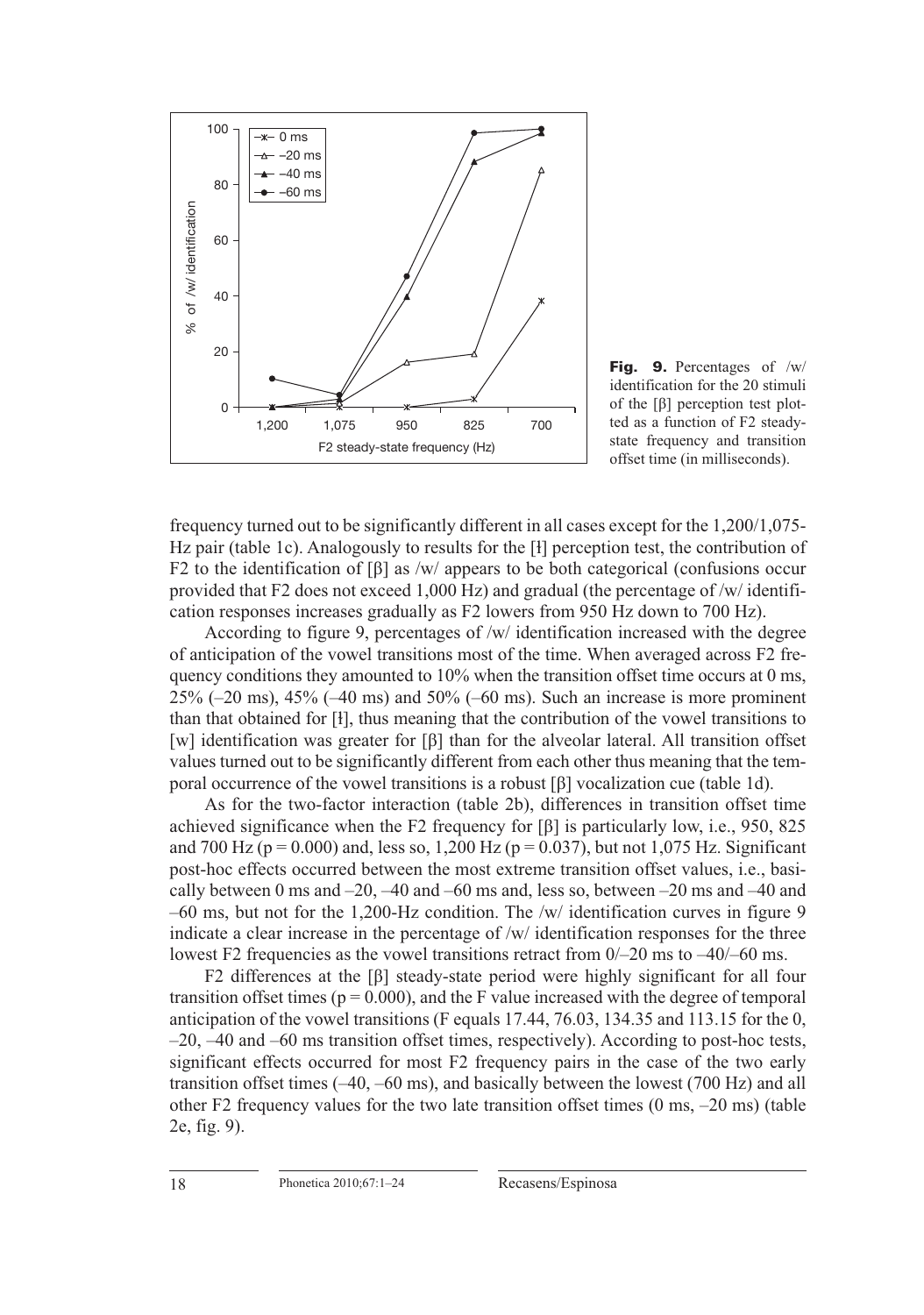

**Fig. 10.** Percentages of /jɲ/ identification for the 20 stimuli of the [ɲ] perception test plotted as a function of F2 transition endpoint frequency and transition onset time (in milliseconds).

In summary, the perception of  $\beta$  as /w/ appears to be favored by the presence of low F2 frequency values and an early occurrence of the vowel transitions. Both cues play a relevant role in /w/ identification.

### *3.3. Alveolopalatal*

Two-way RM ANOVAs performed on the /jɲ/ identification responses yielded a highly significant effect of 'formant frequency'  $[F(2.07, 33.14) = 15.55, p = 0.000]$ , a somewhat weaker effect of 'transition onset time'  $[F(3, 48) = 6.87, p = 0.001]$ , and a significant two-factor interaction  $[F(9.2, 147.25) = 3.54$ ,  $p = 0.001$ . It thus appears that, while both acoustic cues may promote glide insertion perceptually, glide insertion depends more on the frequency endpoint value than on the onset time of the F2/ F3 vowel transitions. The  $/$ jn $/$  identification scores for the unmodified original versions were successful for [ban 'bo] (0%), while those for [ban 'bo] were split between /p/ and /jɲ/ responses (64.7 and 35.3%, respectively), which may be taken to indicate that listeners had a harder time in telling whether  $/p/$  had a glide or not than in identifying original productions of [ɬ],  $[β]$  and  $[w]$ . **Example 1998**<br>  $\frac{3}{2}$  and<br>  $\frac{3}{2}$  and<br>  $\frac{1}{2}$  and<br>  $\frac{1}{2}$  and<br>  $\frac{1}{2}$  and<br>  $\frac{1}{2}$  and<br>  $\frac{1}{2}$  and<br>  $\frac{1}{2}$  and<br>  $\frac{1}{2}$  and<br>  $\frac{1}{2}$  and<br>  $\frac{1}{2}$  and<br>  $\frac{1}{2}$  and<br>  $\frac{1}{2}$  and<br>  $\frac{1}{2}$ 

As shown in figure 10 and in contrast with results for the perception tests for [ɫ] and [β], the lowest transition endpoints at 1,800 and 1,900 Hz yielded a moderate number of /jɲ/ identification responses. Moreover, percentages of /jɲ/ identification turned out to increase gradually with an increase in the endpoint frequency of the vowel transitions, i.e., they amount to 15, 20, 28, 35 and 55% for F2 transition endpoint frequencies at 1,800, 1,900, 2,000, 2,100 and 2,200 Hz, respectively. Percentages achieved significance if involving pairs of F2 transition endpoints which were sufficiently distant along the frequency scale, i.e., those between 2,200 Hz and 1,800, 1,900, 2,000 and 2,100 Hz, between 2,100 Hz and 1,800 and 1,900 Hz, and between 2,000 Hz and 1,800 Hz (table 1e).

Post-hoc tests for the 'transition onset time' factor also yielded significant effects

Vocalization and Glide Insertion Phonetica 2010;67:1-24 19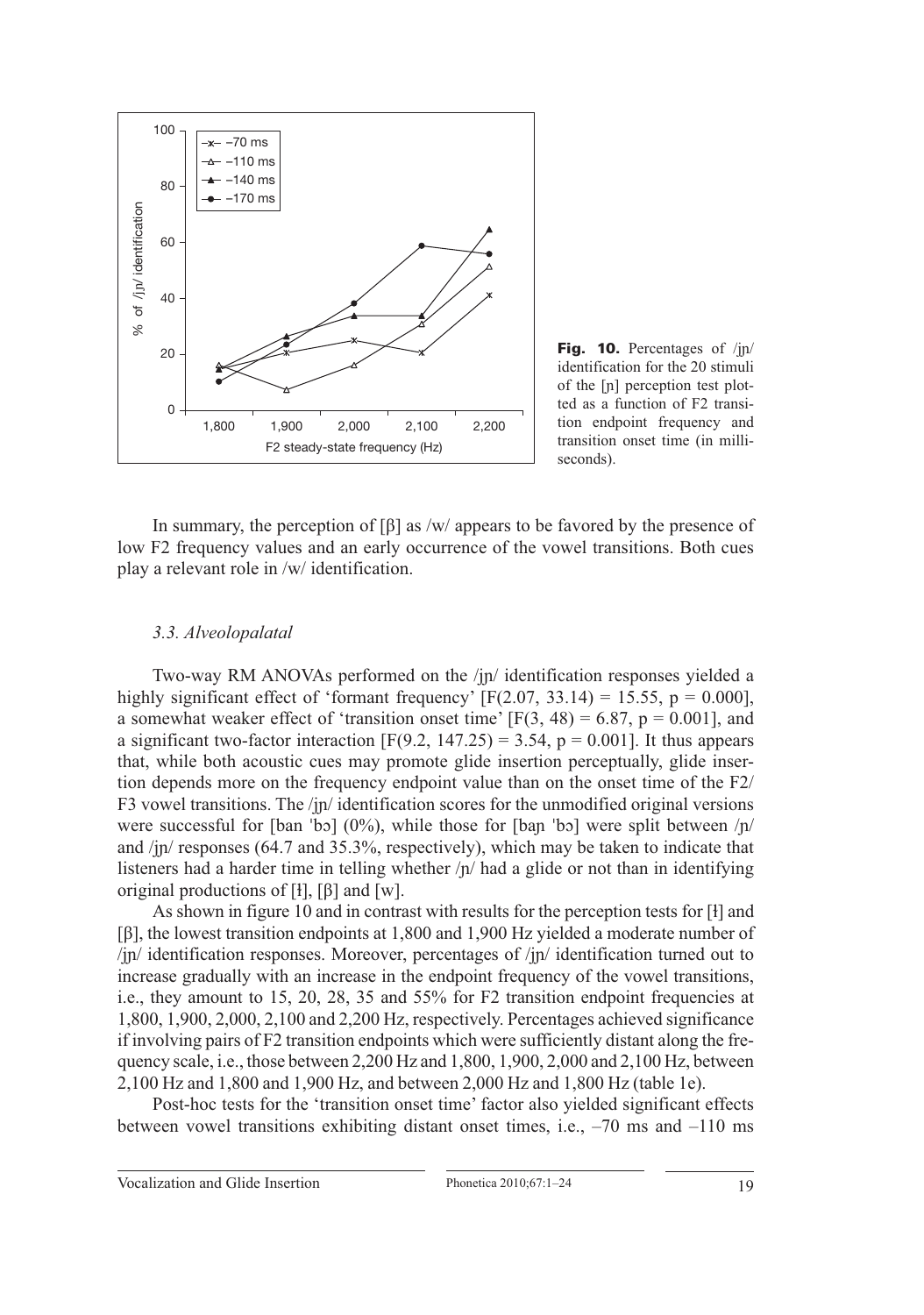vs.  $-170$  ms, and  $-70$  ms vs.  $-140$  ms (table 1f). According to figure 10, /jn/ identification responses may increase slightly as the F2/F3 vowel transitions occur earlier in time;  $\pi/\eta$  identification percentages were 25% for transitions beginning at  $-70$  and  $-110$  ms and 35–40% for those beginning at  $-140$  and  $-170$  ms.

Results for the two-factor interaction are presented next. According to one-way RM ANOVAs, there is a significant effect of transition onset time for most F2 transition endpoint frequencies, i.e., 1,900 Hz (p = 0.008), 2,000 Hz (p = 0.046), 2,100 Hz (p  $= 0.000$ ) and 2,200 Hz ( $p = 0.015$ ). Significance occurred between early and late onset times for F2/F3 transition endpoint frequency values at 2,100 Hz and, less so, for those at 1,900 Hz and 2,200 Hz, and for no pair of transition onset times in the case of the 2,000-Hz condition (table 2c). The general trend is then for differences among transition onset times to become more perceptually salient as the endpoint frequency value becomes higher (fig. 10).

One-way RM ANOVAs yielded a significant 'formant frequency' effect for all transition onset time conditions, i.e., at the  $p = 0.000$  level for the  $-110$  ms,  $-140$  ms and  $-170$  ms conditions and at the  $p = 0.033$  level for the  $-70$  ms condition. According to results from post-hoc tests, the degree of perceptual sensitivity to endpoint frequency variations increases as the F2/F3 transitions begin earlier. Indeed, as shown in table 2f, significant effects occur mostly between the highest F2 transition endpoint at 2,200 Hz and lower endpoint frequencies whenever the onset of the vowel transitions is located at –110, –140 and –170 ms. Significant differences between lower F2 endpoints, i.e., between 1,800 and 2,000 Hz and 2,100 Hz and between 1,900 and 2,100 Hz, were found to hold mostly for the earliest –170 ms transition onset time. Post-hoc tests yielded no significant effects in the case of the –70 ms condition.

In summary, the perception of  $[n]$  stimuli as  $/ip/$  is favored by high F2/F3 transition endpoint frequencies and, less so, by long vowel transitions. The percentages of /jn/ identification increase as higher endpoint formant frequencies co-occur with earlier transition onset times, and the former acoustic property appears to be a better glide insertion cue than the latter. This relative power of cues resembles the one obtained for the  $[t]$  and, less so, the  $[\beta]$  perception tests.

# **4. Discussion**

A relevant finding of the present investigation is that the formant frequency at the consonant steady-state period or at the endpoint of the vowel transitions, and the onset or onset/offset time of the transitions, contribute to [ɫ] and [β] vocalization and to glide insertion before [ɲ]. Indeed, for all sound changes under analysis, ANOVAs yielded a main effect of both factors. Moreover, the perceptual effectiveness of the formant frequency characteristics was found to exceed that of the temporal characteristics of the vowel transitions in all cases, i.e., higher significance levels and greater numbers of significant pairwise comparisons were obtained for the former factor than for the latter. This finding is in support of Ohala's hypothesis that the equivalence between the spectral steady-state configurations for  $\lceil \cdot \rceil$  and  $\lceil \cdot \rceil$ , on the one hand, and for  $\lceil w \rceil$ , on the other hand, may cause the two former consonant realizations to be identified as the labiovelar glide by listeners [Ohala, 1974]. A novel finding is that the perceptual relevance of the onset/offset time of the vowel transitions in consonant vocalization varies as a function of the original consonant, i.e., it was found to be higher for [β] than for [ɫ]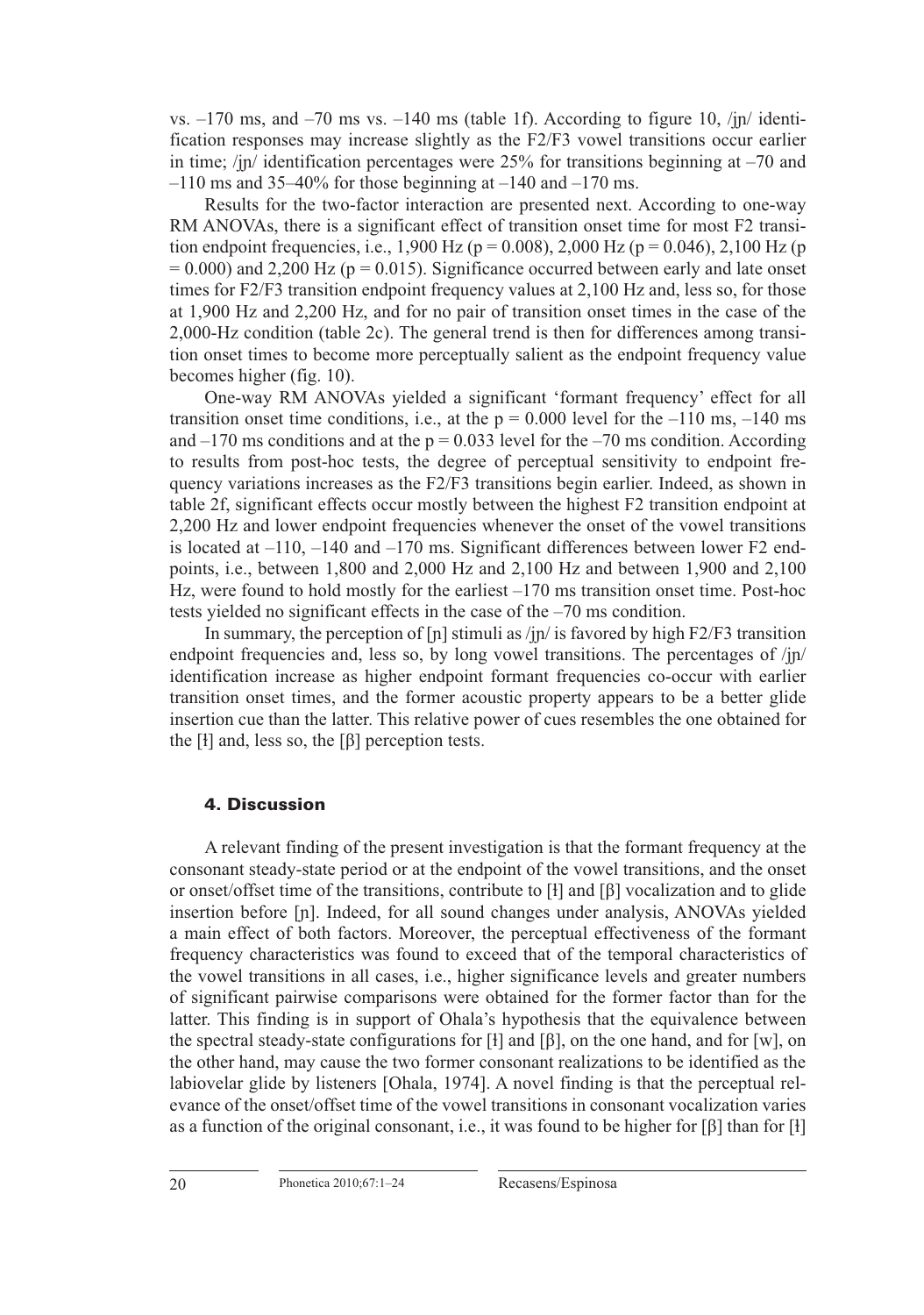though, as referred to later on in this section, this may also be associated with different degrees of success in synthesizing the two consonants.

Taken together, both findings suggest that [ɫ] and [β] vocalization may be achieved through two mechanisms: direct identification of the spectral configuration of the original consonant with the glide, and a double-stage evolution involving glide insertion followed by simplification of the outcoming complex coda cluster. The formulation of these mechanisms assumes that the perceptual role of the vowel transitions is negligible in the former scenario and quite prominent in the latter. Based on our perception results, it appears that, while the two mechanisms may be involved, the former mechanism is more prone to apply than the latter.

Identification responses indicate that a very low F2 frequency is needed for listeners to be able to take [ɫ] and [β] for [w]. In other words, the two consonant realizations need to be quite dark for them to be heard as the labiovelar glide. Below a specific formant frequency, the percentage of /w/ identifications increases gradually with darkness degree in the consonant. On the other hand, the chances that a glide is inserted before [n] increase with an increase in the F2/F3 transitions endpoint frequency and such an increase proceeds continuously independently of whether the endpoint frequency is lower (about 1,800–1,900 Hz) or higher (about 2,000–2,200 Hz). Moreover, it seems then that the frequency ranges triggering vocalization are more precisely defined than those causing glide insertion to occur.

Judging from the identification percentages obtained in the present study, our informants did better in identifying [β] with [w] than in categorizing [ɫ] as [w] and [ɲ] as [jɲ]. Moreover, this outcome turned out to be associated with both the spectral and the transition cues, while suggesting that listeners may be sensitive to acoustic properties which were not taken into consideration in the preparation of the synthetic speech stimuli. As for the contrast between [ɫ] and [w], these other acoustic cues include differences in the F3 transition (which may rise slightly for the lateral and lower for the glide; fig. 1) as well as the oral release and the presence of spectral zeroes for [ɫ]. It may be that glide identification for [aɲ] could have improved if a nasal murmur had been added to the original stimuli since it is known that the F2 and F3 transitions from the vowel to the alveolopalatal nasal may continue to rise during the initial portion of the murmur [Recasens and Martí, 1990].

Perception data for  $\lceil \beta \rceil$  reported in the present study suggest that vocalization may occur not only syllable-finally but also syllable-initially in tautosyllabic consonant clusters. As pointed out in the 'Introduction', there may be no need for C1 onsets in consonant sequences such as [βl] and [βɾ] to become codas for them to undergo vocalization (just as intervocalic [β] may vocalize in syllable-initial position in Romance; see section 1). The vocalization of syllable-initial consonant realizations appears to be often contextually determined, i.e., consonants may vocalize next to vowels exhibiting a similar quality (e.g.,  $\lceil \Lambda \rceil$  > [j] next to front vowels,  $\lceil \frac{1}{\ell} \rceil$  \[N] next to [a] and back rounded vowels), and most prone to affect consonant realizations of relatively little salience such as approximants in tautosyllabic consonant clusters as in the present paper.

None of the sound changes  $\lceil \frac{1}{2} \rceil$  and  $\lceil \frac{n}{2} \rceil$  and  $\lceil \frac{n}{2} \rceil$  needs to be attributed to segmental complexity, which assumes that glide generation occurs because the target consonant is specified for an underlying dorsal gesture. Thus, one could be tempted to view the segregation of [w] out of [ł] and of [j] out of [n] as associated with the temporal lag between two independent lingual gestures, i.e., apical and back dorsal for the lateral and laminal and dorsal for the alveolopalatal. It has been shown, however, that alveolopalatal consonants

Vocalization and Glide Insertion Phonetica 2010;67:1-24 21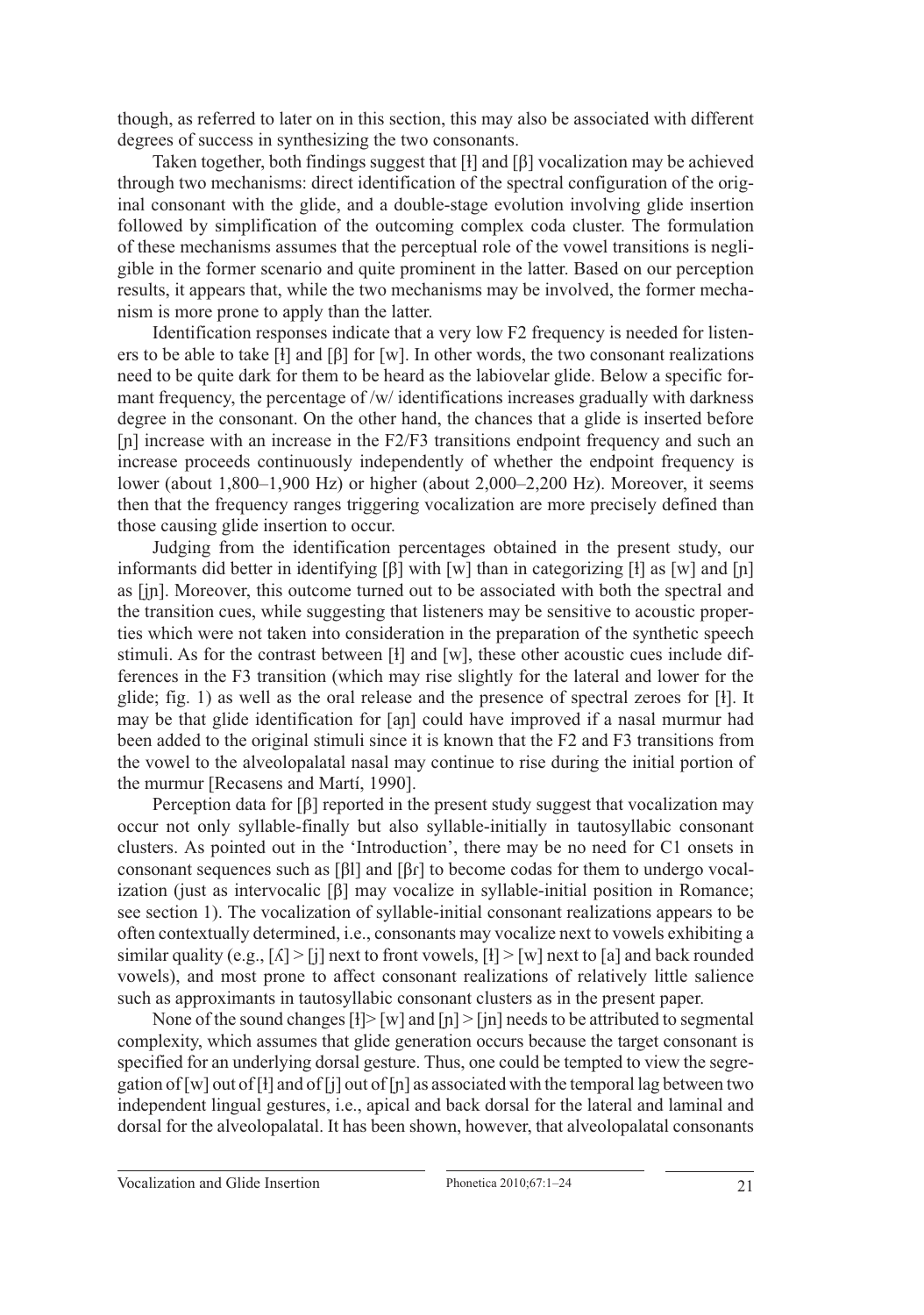are not complex segments [Recasens et al., 1995], and there is no obvious reason why the presence of a [w]-like tongue body configuration during the production of [ɫ] should result from the formation of two controlled apical and postdorsal constriction locations. Moreover, darkness appears to be an attribute of bilabial consonants for which a single articulator is clearly involved. Therefore, the perceptual salience of the transitional glide may very well result from differences in anticipation for a single articulatory event, i.e., tongue predorsum lowering and postdorsum backing for [ɫ], lip closing with some possible concomitant tongue depression for [β], and tongue dorsum raising and fronting for [n] (see section 1.1 through 1.3 regarding evidence for temporal anticipation in articulatory activity in the case of all three consonants). The prominence of the glide in question is prone to increase with syllable-final lengthening and at slow speech rates.

# **5. Conclusion**

The present study has shown that specific combinations of acoustic cues may cause  $\lceil \cdot \rceil$  and  $\lceil \cdot \rceil$  to be confused with  $\lceil w \rceil$  and a glide to be heard at the onset of  $\lceil n \rceil$ . It also yields some support for sound changes being achieved through more than one evolutionary path, e.g., the vocalization of [ɫ] may be associated exclusively with the acoustic characteristics of the steady-state formant frequency period ( $[V<sup>i</sup>C] > [V<sup>w</sup>C]$ ), or else with those spectral properties and with the timing of the vowel transitions  $(V<sup>i</sup>C) > [V<sub>W</sub>C] > [V<sub>W</sub>C]$ . Further research could apply the same or a similar experimental paradigm to the investigation of vocalization and glide insertion processes in other language families and for different variants of the same consonants used in the present study or for other consonants as well (e.g., the vocalization of clear /l/ into [j], the insertion of [j] before an alveolar or a velar consonant). It should also test whether better identification results may be achieved by improving the quality of the synthetic speech stimuli. Moreover, the use of articulatory synthesis appears to be needed in order to explore the articulatory mechanisms which give rise to the acoustic cues triggering vocalization and glide insertion.

# **Acknowledgments**

This research was funded by projects HUM2006-03743 and FFI2009-09339 of the Ministry of Education/Innovation and Science of Spain and FEDER, and 2005SGR864 and 2009SGR3 of the Catalan Government. I would like to thank Francis Nolan, Fernando Sánchez Miret, Maria Josep Solé, Marzena Zygis and two anonymous reviewers for comments on previous manuscript versions.

#### **References**

- Bladon, R.A.W.: The production of laterals: some acoustic properties and their physiological implications; in Hollien, Hollien, Current issues in the phonetic sciences, pp. 501–508 (Benjamins, Amsterdam 1979).
- Boutier, G.; Counet, M.-Th.; Lechanteur, J.; Legros, E.; Remacle, L.: Atlas linguistique de la Wallonie, 15 vols (Université de Liège, Liège 1953–2006).
- Browman, C.P.; Goldstein, L.: Gestural syllable position effects in American English, in Bell-Berti, Raphael, Producing Speech: Contemporary Issues. A Festschrift for Katherine Safford Harris, pp. 19–34 (American Institute of Physics, Woodbury 1995).

Contini, M.: Étude de géographie phonétique et de phonétique instrumentale du sarde (Edizioni dell'Orso, Torino 1987).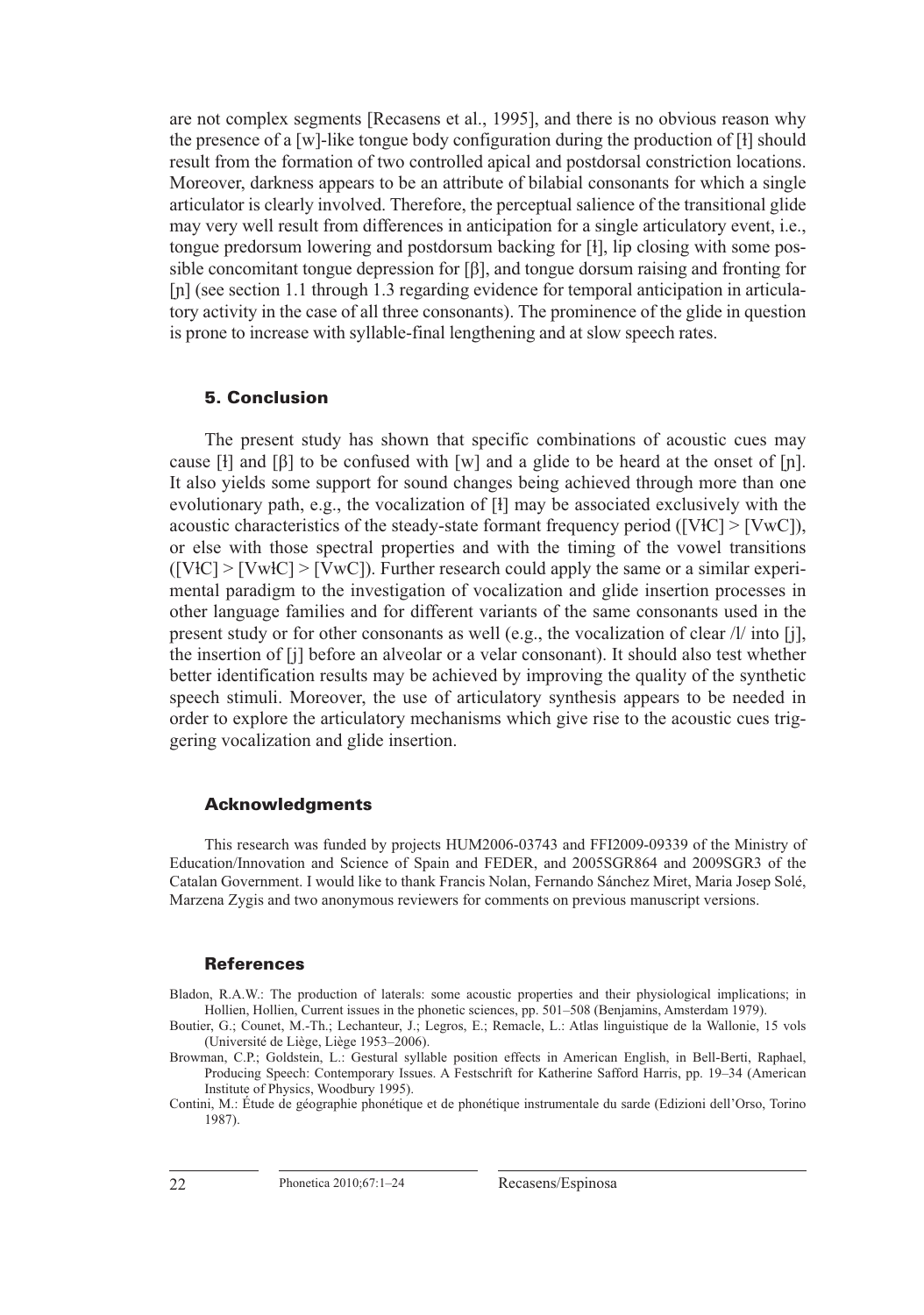Dart, S.: Articulatory and acoustic properties of apical and laminal articulations. UCLA Working Papers Phonet. *79*  $(1991)$ 

- Diehl, R.L.; Walsh, M.A.: An auditory basis for the stimulus-length effect in the perception of stops and glides. J. acoust. Soc. Am. *85:* 2154–2164 (1989).
	- Espy Wilson, C.Y.: Acoustic measures for linguistic features distinguishing the semivowels /wjrl/ in American English. J. acoust. Soc. Am. *92:* 736–757 (1992).
	- Essen, O. von: An acoustic explanation of the sound shift  $\{t\} > [u]$  and  $\{1\} > [i]$ ; in Abercrombie, Fry, MacCarthy, Scott, Trim, In honour of Daniel Jones, pp. 53–58 (Longman, London 1964).
	- Fant, G.: Acoustic theory of speech production (Mouton, The Hague 1960).
	- Fleischer, F.: Studien zur Sprachgeographie der Gascogne (Karras, Halle 1912).
	- Fouché, P.: Études de phonétique générale (Les Belles Lettres, Paris 1927).
	- Fuchs, S.; Hoole, P.; Brunner, J.; Inoue, M.: The trough effect: an aerodynamic phenomenon?. Proc. From Sound to Sense, MIT 2004, C25–C30.
- Gay, T.: Effect of speaking rate on vowel formant movements. J. acoust. Soc. Am. *63*:223–230 (1978).
- Gay, T.; Ushijima, T.; Hirose, H.; Cooper, F.S.: Effect of speaking rate on labial consonant-vowel articulation. J. Phonet. *2:* 47–63 (1974).
- Gick, B.: Articulatory correlates of ambisyllabicity in English glides and liquids; in Local, Ogden, Temple, Papers in Laboratory Phonology. VI: Phonetic Interpretation, pp. 222–236 (Cambridge University Press, Cambridge 2003).
- Gick, B.; Min Kang, A.; Whalen, D.H.: MRI evidence for commonality in the post-oral articulations of English vowels and liquids. J. Phonet. *30:* 357–371 (2002).
- Gick, B.; Wilson, I.: Pre-liquid excrescent schwa: what happens when vocalic targets conflict. Proc. 7th Eurospeech, Aalborg Center for Person Kommunikation 2001, pp. 273–276.
- Giles, S.B.; Moll, K.L.: Cinefluorographic study of selected allophones of /l/. Phonetica 31: 206–227 (1975).
- Gimson, A.C.: An introduction to the pronunciation of English; 2nd ed. (Arnold, Bristol 1970).
	- Gossen, Ch.T.: Grammaire de l'ancien picard (Klincksieck, Paris 1970).
	- Grammont, M.: Traité de phonétique; 9th ed. (Delagrave, Paris 1971).
- Haiman, J.; Benincà, P.: The Rhaeto-Romance languages (Routledge, London 1992).
- Hardcastle, W.; Barry, W.: Articulatory and perceptual factors in /l/ vocalisation in English. J. Int. Phonet. Ass. 15: 3–17 (1989).
- Keating, P.; Lindblom, B.; Lubker, J.; Kreiman, J.: Variability in jaw height for segments in English and Swedish VCVs. J. Phonet. *22:* 407–422 (1994).
	- Koneczna, H.; Zawadowski, W.: Przekroje Rentgenograficzne glosek Polskich (Panstwowe Wydawnictwo Naukowe, Warsaw 1951).
	- Koneczna, H.; Zawadowski, W.: Obrazy Rentgenograficzne glosek Rosyjskich (Panstwowe Wydawnictwo Naukowe, Warsaw 1956).
	- Krakow, R.: The articulatory organization of syllables: a kinematic analysis of labial and velar gestures; PhD thesis Yale University (1989).
	- Krakow, R.A.: Nonsegmental influences on velum movement patterns: syllables, sentences, stress, and speaking rate; in Huffman, Krakow, Phonetics and phonology: nasals, nasalization, and the velum, vol. 5, pp. 3–59 (Academic Press, San Diego 1993).
- Krakow, R.: Physiological organization of syllables: a review. J. Phonet. *27:* 23–54 (1999).
	- Lafont, R.: Eléments de phonétique occitane (Vent Terral, Valderiès 1983).
	- Lass, N.: On explaining language change (Cambridge University Press, Cambridge 1980).
	- Lausberg, H.: Lingüística románica (Gredos, Madrid 1970).
	- Lehiste, I.: Some acoustic characteristics of selected English consonants (Indiana University Research Center in Anthropology, Folklore and Linguistics, 1964).
- Leite de Vasconcellos, J.: Esquisse d'une dialectologie portugaise; 3rd ed. (Instituto Nacional de Investigaçao Científica, Lisboa 1987).
- Liberman, A.M.; Delattre, P.C.; Gerstman, L.J.; Cooper, F.S.: Tempo of frequency change as a cue for distinguishing classes of speech sounds. J. exp. Psychol. *52:* 127–137 (1956).
- Lindblad, P.; Lundqvist, S.: [1] tends to be velarised, apical as opposed to laminal, and produced with a low jaw, and these features are connected. Proc. 15th ICPhS, Barcelona 2003, pp. 1899–1902.
- Lindblom, B.; Sussman, H.; Modarresi, G.; Burlingame, E.: The trough effect: implication for speech motor programming. Phonetica *59:* 245–262 (2002).
- Lipski, J.M.: Spanish stops, spirants and glides: from consonantal to [vocalic]; in Mazzola, Issues and theory in Romance linguistics, pp. 67–86 (Georgetown University Press, Washington 1994).
- Mack, M.; Blumstein, S.E.: Further evidence of acoustic invariance in speech production: the stop-glide contrast. J. acoust. Soc. Am. *73:* 1739–1750 (1983).
- Malécot, A.: Acoustic cues for nasal consonants: an experimental study involving a tape-splicing technique. Language *32:* 274–284 (1956).
- Malmberg, B.: Phonétique générale et romane (Mouton, The Hague 1971).
- Martins, P.; Carbone, I.; Pinto, A.; Silva, A.; Texeira, A.: European Portuguese MRI based speech production studies. Speech Commun. *50:* 925–952 (2008).
- McAllister, R.; Engstrand, O.: Interpretations of tongue movement patterns in VCV sequences. Proc. Fonetik 92. Papers from the 6th Swed. Phonet. Conf., Gothenburg 1992, pp. 115–119.